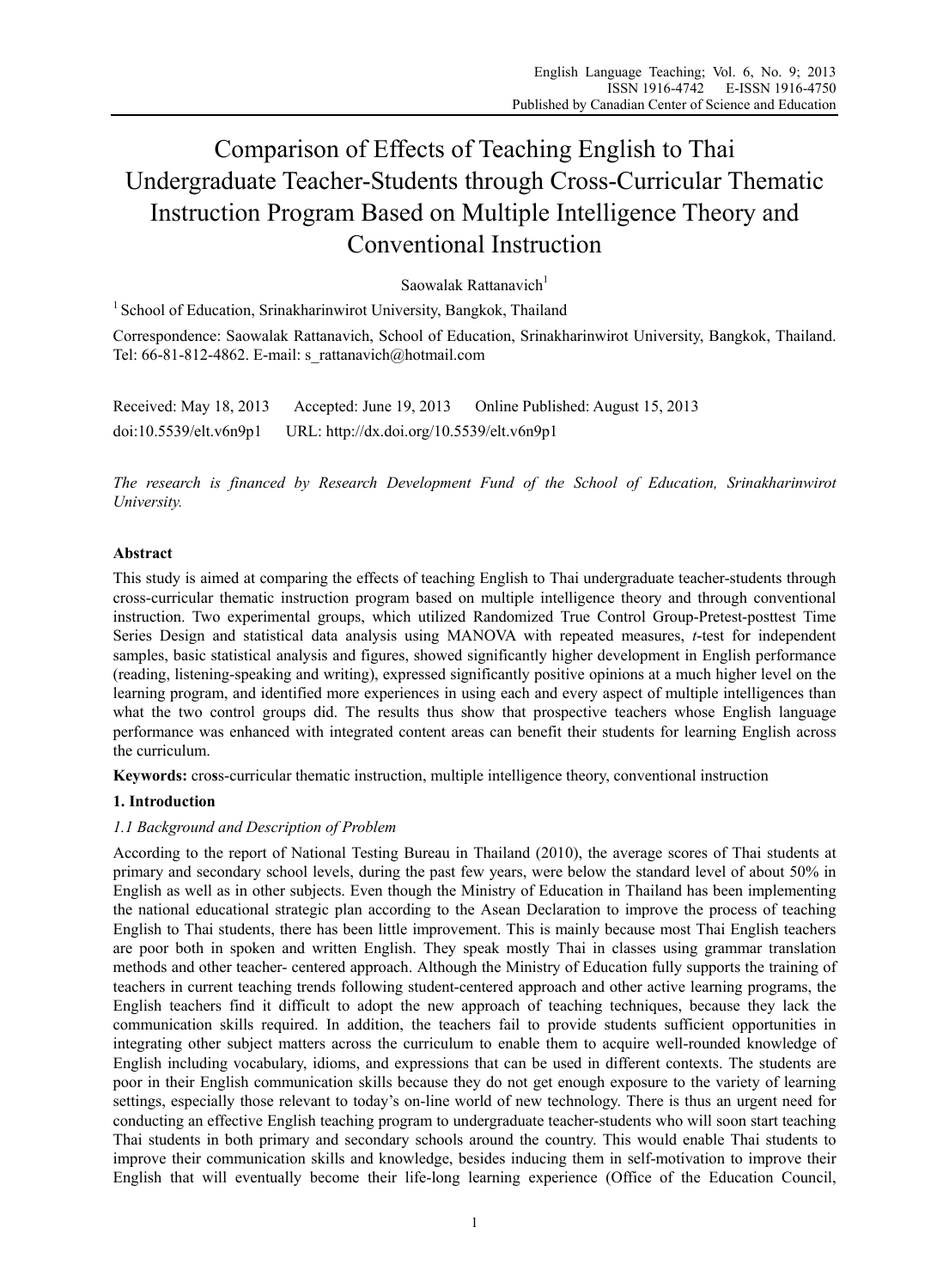## Ministry of Education, 2008).

## *1.2 Objectives of the Study*

1) To compare the improvement achieved in English performance (listening-speaking, reading, and writing) by teacher-students taught through the program of cross-curriculum thematic instruction based on multiple intelligence theory with that achieved through conventional instruction.

2) To compare the teacher-students' opinion on learning through the program of cross-curriculum thematic instruction based on multiple intelligence theory with that through the program of conventional instruction.

3) To compare the teacher-students' experience of using multiple intelligences through the program of cross curriculum thematic instruction based on multiple intelligence theory with that of learning through conventional instruction.

## **2. Literature Review**

#### *2.1 Language Learning Development Theory*

For any individual, the core process in developing any language consists of understanding the meaning or sense it conveys in different contexts of its usage. Whenever a language activity is conducted by any speaker or writer, the process of making sense will be performed by that speaker or writer himself or herself. He or she will interpret the meaning from the spoken voices or from the written symbols or even from the body language or facial expressions. Language is, therefore, a system comprising meanings, words, sounds, grammar, and symbols. The text of communication can be either a spoken or a written language, conveyed by an individual to another person or a group of persons. The text can be short or long, and formal or informal, depending on the context in which the language is used as the background of knowledge that enables one to clearly understand the meaning conveyed by one to another. To facilitate effective communication, depending on the contexts and cultures, the language register comprises three components: language activities, relationship of language users, and the mode of language use (spoken, written or body language, such as facial expressions or gestures.) (Halliday, 1978; Sebeok, 1991; Walker, 1994; Christie, 1994). Learning of the language is, therefore, related to personal practices and decisions of when and why to use it. Language and thought are thus interwoven in communication (Goodman, 1986: 26-28). Understanding the text types or genres in different contexts can help learners, especially second language or foreign language learners, to learn better schematic structure or text organization and linguistic features of the spoken and written texts. Genres in different contexts of language use can help students learn English as a second or foreign language in a sample format of language organization for different purposes for communication. In addition, learners can learn better the use of language elements in a naturally integrated way covering contextual meanings, different types of text structure, functional grammatical points, and idiomatic words or sentences that are frequently used in different language situations ( Christie, 2005).

## *2.2 Cross Curricular Thematic Instruction*

Developed from the concept of "Thematic Instruction", the teaching method that provides students opportunity to explore wider areas of study on a specific theme is the "Cross-Curricular Thematic Instruction". It allows students to integrate content and skills from multiple content areas into one cohesive learning experience. Through the process of teaching, the students can experience their school subjects as connected and interrelated, rather than isolated and fragmented. The learning activities are designed around topics of themes, as also across numerous areas of students' critical thinking process with different styles of learning and teaching. This instructional approach in the language class or learning of literacy enables the students to integrate their language skills in listening-speaking, reading and writing, as well as in learning other language components such as genres, idioms, expressions, etc. Planning of the lesson includes four main principles: 1) selecting the theme that can provide an easy link to other relevant and interesting topics; 2) choosing a key concept for instruction by selecting tasks that encourage students to investigate, speculate, problem-solve, and discuss or ask questions, which in turn enable them to explore other relevant topics of interest; 3) identifying skills and strategies to be taught through structured and carefully planned mini-lessons or interactive lessons; and 4) identifying appropriate resources for students that help them in further learning (Kovalik,1994; Vogt, 1994; http://www.funderstanding.com).

Through the cross-curricular thematic instruction, the teacher can use different learning styles and different learning approaches that are appropriate for different types of lessons, such as cooperative learning, inquiry learning, problem-based learning, research–based learning, project–based learning, etc. Through this, students can get better opportunities to evaluate themselves frequently from their own language activity involvement, both inside and outside the class.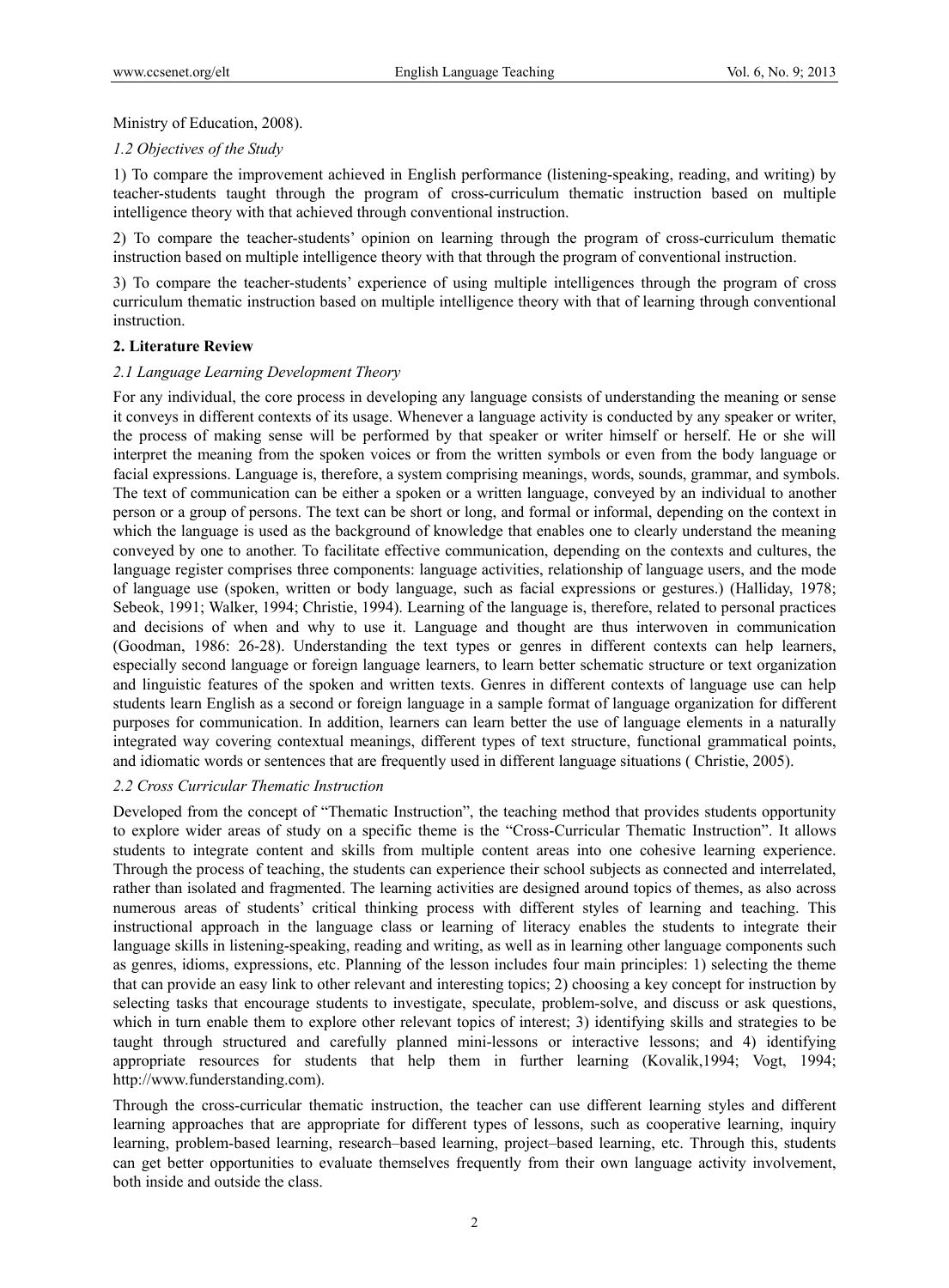## *2.3 Multiple Intelligence Theory*

The Theory of Multiple Intelligences, proposed by Howard Gardner (1983) in his book, Frames of Mind, states that intelligences are languages which are spoken by all people and are influenced, in part, by cultures in which people are born. Intelligences are life-time tools for learning, problem solving, and creating. Gardner defined intelligence as the ability to solve problem that one encounters in real life, the ability to generate new problems for solving, and the ability to make something or offer a service that is considered valuable in one's culture. As an educational researcher and psychologist, he emphasized the integral concept that all learners can learn through communication by listening, thinking, looking, moving, and working independently or in group. Fundamentally, Gardner's eight intelligences include the following: 1) linguistic intelligence consisting of the ability to think in words and to use language to express and appreciate complex meanings; 2) logical–mathematical intelligence consisting of the ability to calculate, quantify, consider propositions and hypotheses, and to carry out complex mathematical operations; 3) visual/spatial intelligence instilling the capacity to think in three-dimensional ways as do sailors, pilots, sculptors, painters and architects, to perceive external and internal imagery, to recreate, transform or modify images, to navigate oneself and objects through space, and to reproduce or decode graphic information; 4) bodily kinesthetic intelligence consisting of the ability to manipulate objects and fine-tune physical skills; 5) musical intelligence instilling the sensitivity to pitch, melody, rhythm, and tone; 6) interpersonal intelligence consisting of the capacity to understand and interact effectively with others; 7) intrapersonal intelligence consisting of the ability to construct an accurate perception of oneself and to use such knowledge in planning and directing one's life; and 8) naturalist intelligence consisting of observing patterns in nature, identifying and classifying objects, and understanding natural and human-made systems (Gardner, 1983, 1993; Campbell, L; Campbell, B; and Dickinson, D., 2004).

Multiple intelligences can be used as a tool to identify the learner's strong points in learning and to help the learner realize his or her strong and weak points in learning, while the teacher is able to integrate other content areas in the learning program, such as Arts, Music, Physical Education, Cultural Studies, etc. The Theory of Multiple Intelligences is an effective practical approach in developing curriculums or learning units, especially when it is applied to all learning activities to cover all the eight aspects of multiple intelligences that are relevant to learner's interest, attitude, and need. Using multiple intelligences in learning activities affects learner's inner motivation and stimulates the learner to practice autonomous learning (Lee, 2007; Starnes, 2007; Vaiou, 2010; BaŞ & Beyhan, 2010). Various research studies in different countries on using multiple intelligences in integrated language learning programs with different content areas showed that the results are positive in students' language performance (Summerville, 1984; Drury, 1994; Drake, 2001; Chen, 2005). Educational researchers like Stephens (2007) and Kovalik (1994) strongly recommend that the teacher be able to help students memorize a variety of information and explore new knowledge by encouraging them to integrate the theory of multiple intelligences with cross-curriculum thematic instruction.

## 2.*4 The Program of Teaching English Using Cross-Curricular Thematic Instruction Based on Multiple Intelligence Theory versus Conventional Instruction*

As all the eight aspects of multiple intelligences can be adapted to design an effective activity program in learning, the teacher can open several windows of opportunity for students to use their potential in learning according to their interests and aptitudes and can enable the teacher to motivate and integrate more effectively language teaching across the curriculum through different activities, related to students' needs. By this approach, students can experience a broader vision of learning and can more actively practice the language used in different contexts and cultures. Through multiple intelligence activities, both the teacher and the student can evaluate their own strengths and weaknesses in teaching and learning which help them in finding better solutions to improving learning of English as well as learning other content areas in the curriculum around any special topic as a theme in each learning unit, based mainly on active language practices through different intelligences. Through self-initiated academic experiences, students enrich their content while learning to be autonomous learners, thinkers, and creators. As language and thought are interwoven, learning the use of their higher–level of thinking skills throughout the unit is doubtlessly beneficial to all types of students. They can eventually generalize what they learn, provide examples, connect the content to their personal experiences, and apply their knowledge to new situations.

Developing the program of teaching English to undergraduate teacher-students, the prospective teachers after graduation, through cross-curriculum thematic instruction based on multiple intelligence theory, can prove that the improvement in teacher-students' English language performance is much more as compared to the performance achieved through conventional instruction using student-centered approach. For this comparative investigation, students' attitudes to learning through teaching programs, as also their multiple intelligence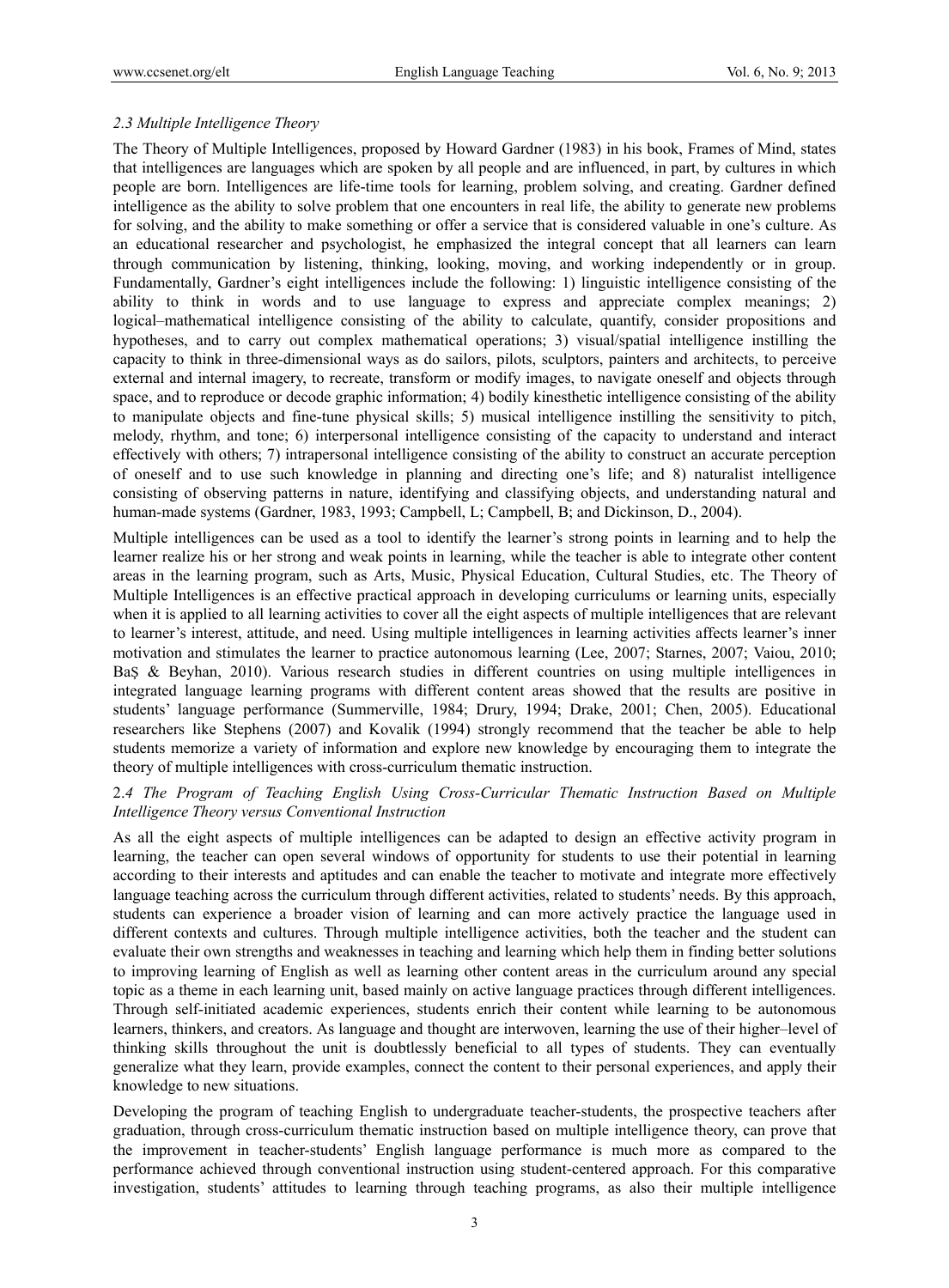activity experiences in English classes of both instructional programs were considered to ascertain which English program and integrated curriculum or other pre-in-service teacher program would be more beneficial.

*2.5 Conceptual Framework of the Study* 



## *2.6 Hypotheses of the Study*

Based on the research objectives and literature review, the following hypotheses were formulated for this study:

Hypothesis 1. Development of English performance (listening-speaking, reading and writing) of teacher-students taught through the program of cross-curricular thematic instruction based on multiple intelligence theory is higher than that taught through conventional instruction after the experiment.

Hypothesis 2. Teacher-students have higher positive opinion for the program of cross-curricular thematic instruction based on multiple intelligence theory than that for the learning program through conventional instruction.

Hypothesis 3. The teacher-students, taught through the program of cross-curricular thematic instruction based on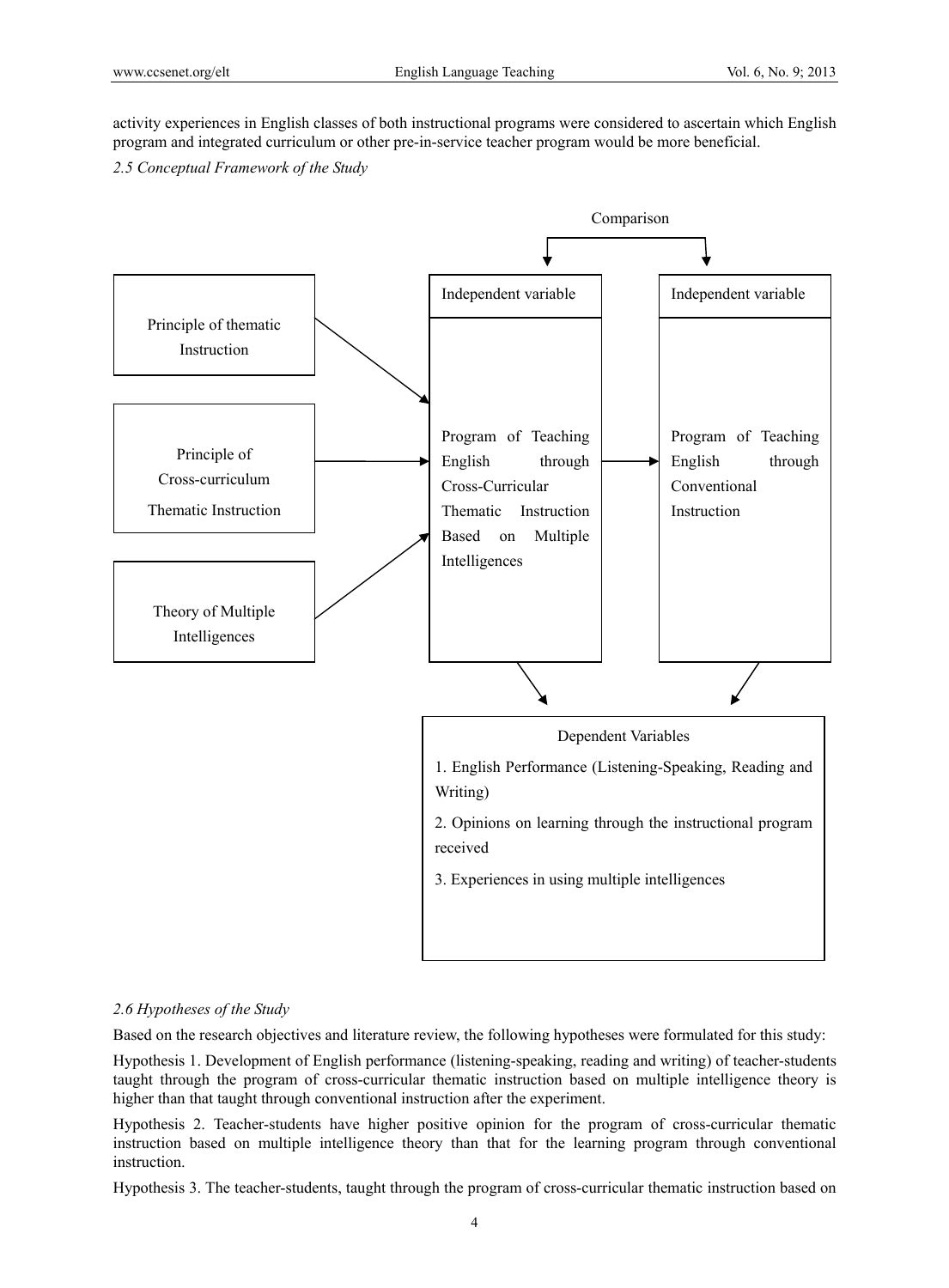multiple intelligence theory, find their experience of using multiple intelligences in each and all the eight aspects better than do the teacher-students taught through the conventional instruction after experiment.

## *2.7 Research Questions*

According to the hypothesis, the questions of this research are stated as follows:

Question 1. Is there a significant difference in language performance (listening-speaking, reading and writing) between the development of experimental groups (B02 & B04) and that of the control groups (B01 & B04), and what is the percentage of the language performance of each group after development through the treatment given?

Question 2. Are the experimental groups' opinions on instructional learning program significantly more positive than those of the control groups?

Question 3. Do the experimental group teacher-students really identify their experiences in using multiple –intelligences more than the control groups do after treatment?

## **3. Methodology**

## *3.1 Research Design*

A Randomized True Control Group-Pretest-Posttest Time Series design was used in the study.

|                                                                        |  | $REF_1$ X $T_2$ X $T_3$ X T                 |  |  |  |                                                                          |  |
|------------------------------------------------------------------------|--|---------------------------------------------|--|--|--|--------------------------------------------------------------------------|--|
|                                                                        |  | $\text{RC } T_1 \sim T_2 \sim T_3 \sim T_4$ |  |  |  |                                                                          |  |
|                                                                        |  | $[RE = Randomized Experimental group]$      |  |  |  | $RC = Randomized Control group$                                          |  |
| $X =$ Experimental group treatment<br>$\sim$ = Control group treatment |  |                                             |  |  |  |                                                                          |  |
|                                                                        |  |                                             |  |  |  | $T_1$ = pretest $T_2$ = posttest 1 $T_3$ = posttest 2 $T_4$ = posttest 3 |  |

In 12 weeks with 36 teaching hours (excluding pretest and posttest sessions), the experimental groups were taught through the program of cross-curriculum thematic instruction based on multiple intelligence theory, and the control groups through conventional instruction. Both experimental and control groups were administered the pretest, followed by the posttest after every 2 weeks of treatment or one completed learning unit. The experimental and control groups were simultaneously administered the same three posttests after treatment in each unit.

## *3.2 Sample of the Study*

The study sample comprised four groups of Srinakharinwirot University undergraduate teacher-students in Education, enrolled for the 2010 second semester (November 2010-March 2011) course of English for Learning Development (ED 352). They were assigned, through simple random sampling technique, to two experimental groups (B02 and B03) and two control groups (B01 and B04), each consisting of 20 students.

#### *3.3 Research Instruments*

The research instruments employed for data collection included three multiple-choice and cloze test-type reading equivalency tests (with a reliability of 0.85, 0.93, and 0.81 respectively, calculated by Pearson's Correlation Coefficient), one listening-speaking interview test (with a reliability of 0.89, calculated by Cronbach Alpha Coefficient), one essay writing test (with a reliability of 0.81, calculated by Cronbach Alpha Coefficient), five-choice Likert scale questionnaires on opinions about learning through the instructional programs (with a reliability of 0.95, calculated by Cronbach Alpha Coefficient) and self-evaluation questionnaires on using 8 multiple intelligence activities (with a validity value between .67-1.00, calculated by Rovinelli & Hambleton's Index of Item-Objective Congruence). The activities concerned mainly linguistic intelligence, logical and mathematical intelligence, visual/spatial intelligence, bodily kinesthetic intelligence, musical intelligence, interpersonal intelligence, intrapersonal intelligence, and naturalist intelligence.

## *3.4 Treatment of the Study*

In 12 weeks, with 36 teaching hours (excluding pretest and posttest sessions), the experimental groups were taught through the program of cross-curriculum thematic instruction based on multiple intelligence theory, and the control groups through conventional instruction. The program of instruction to both groups was planned as 6 learning units for 36 teaching hours, 3 hours/week. The steps of the lesson for each program were planned as follows:

Experimental groups (B02 & B03):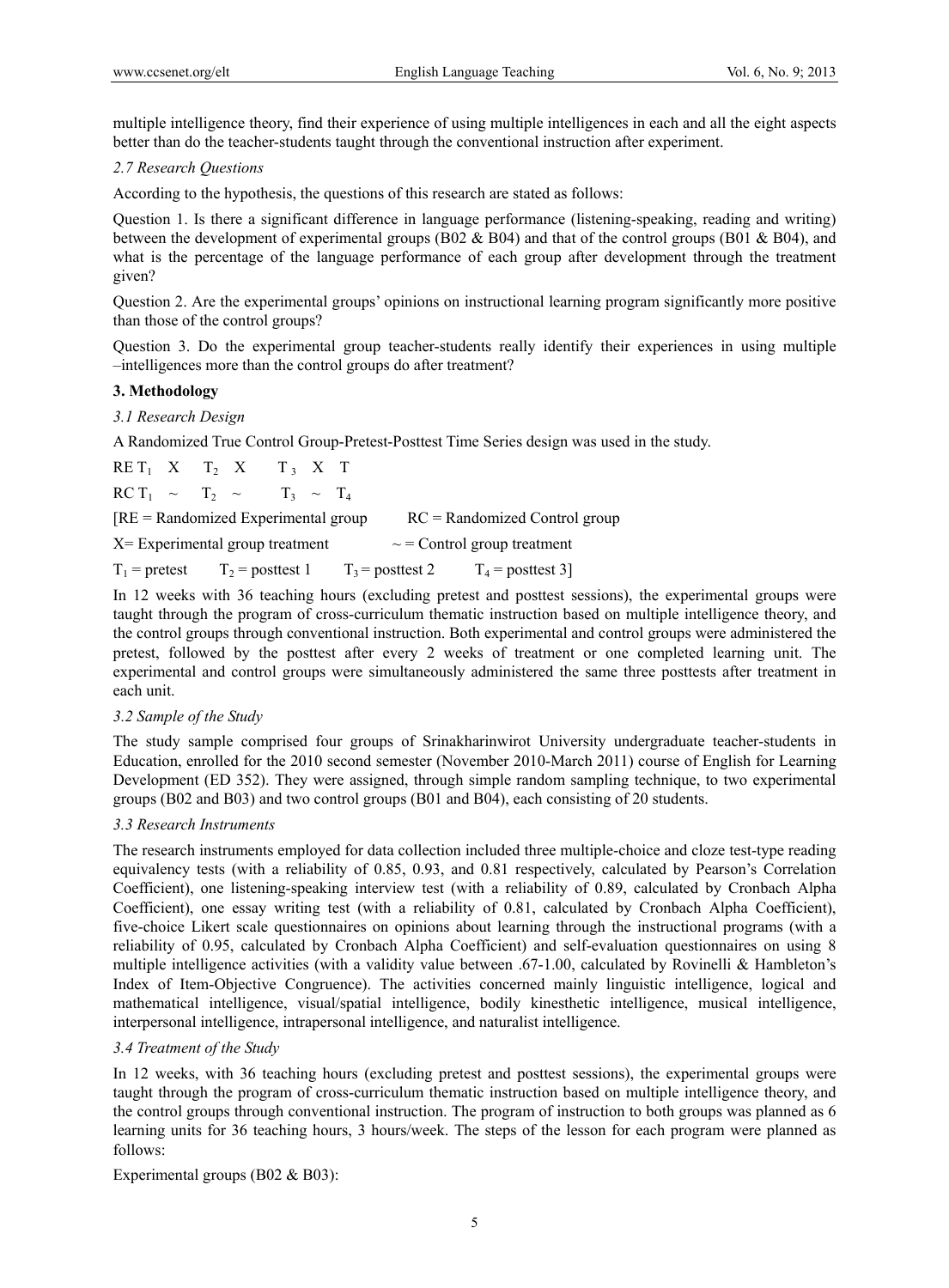Step 1. Let students listen to or read the thematic text and summarize the text orally or in writing.

Step 2. In small groups, let students work on different activities mainly in listening-speaking, reading and writing from related topics in different content areas across the curriculum by emphasizing each activity and covering each aspect of eight multiple intelligences (For example, listening to the news/reading a short new text/ article related to the topic in step 1(linguistic); discussing concepts/reasoning about the issues, using computer to search for answers (logical/mathematical); drawing pictures about the text, using map and diagram/charts for learning ( visual spatial); role playing /acting mini drama, using gestures to express bodily information /feeling (body kinesthetic); listening to/singing the songs related to the learning issue, imitating voices or sounds (musical); brainstorming/discussing in group activities, group working with friends ( interpersonal); self-testing, answering questionnaires or self-attitudes evaluation after learning ,expressing personal feelings to others (intrapersonal); searching natural issues about nature on humans, animals, and environments, observing natural phenomenon in actual/simulation situations (naturalist), etc.)

Step 3. In small groups or as individuals, let students independently seek further studies on any topic concerning the previous lesson, according to their interest, and write the report for presentation in class.

Step 4. Let students take turns in presenting their group work or individual work in class while other students ask questions and comment on the presentation, discuss and correct the language use appropriately under teacher's supervision and recommendation. Allow students to organize their display boards for presentation or other activity programs such as mini drama, debate, project planning, etc

(As students are nonnative English language users, so the teacher allows the students to first speak in Thai whenever they feel difficulty in speaking/reading and writing in English and scaffold or assist them to translate into English afterward. The teacher also organizes the recognition program for students after students' presentation by using simple but impressive techniques such as listing the names of all the students, who achieved, on the board of fame in class or outside the class, organizing certificate of recognition ceremony in class, giving awards, etc)

Control groups (B01 & B04):

Step 1. Let students listen to or read the text (the same one used by the experimental groups).

Step 2. Let students, in small groups, summarize the text they listened to.

Step 3. Let each group of students present their writing and keep it open for discussion and correction of language use under teacher's supervision.

Step 4. Let each group of students independently write a new text and discuss its language for correction.

Step 5. The teacher reviews all the mistakes of the students and explains how to correct them.

#### *3.5 Data Analysis*

Each hypothesis was tested by using SPSS computer program as follows:

Hypothesis 1. Compared the scores of the three tests of language performance (listening-speaking, reading, and writing) of the two experimental and the two control groups' pretest and other three posttests, using MANOVA with repeated measures for within and between groups analysis through the processes of univariate test, multivariate test , posthoc test , simple effects analysis , and analysis of effect size results of the treatment in each group (partial  $\eta^2$ ). For independent samples, *t*-test was used to compare the significant differences in the overall development of each language performance (listening-speaking, reading, and writing skills) between the experimental and control groups. Finally, line figures were used for a summary of the results of data analyses.

Hypothesis 2. The data of the experimental and control groups were analyzed using basic statistics  $(X \text{ and SD})$ and the opinion results finalized by using the rating criteria (least, little, moderate, much and most) to compare aspect-wise and overall results between the experimental and control groups.

For independent samples, *t*-test was used to compare the significance of differences for each aspect between the experimental and control groups.

Hypothesis 3. Compared the scores tallied from self-evaluation forms of multiple intelligence activities used in classes of both experimental and control groups and analyzed the scores in each item of the two experimental and the two control groups through basic statistical analysis ( X and S.D.). Summarized and compared aspect-wise and overall results of multiple intelligence categories between the experimental and control groups using the rating criteria (least, little, moderate, much and most).Finally, line figures showing the results of overall differences in Multiple Intelligences between the experimental and control groups were also plotted.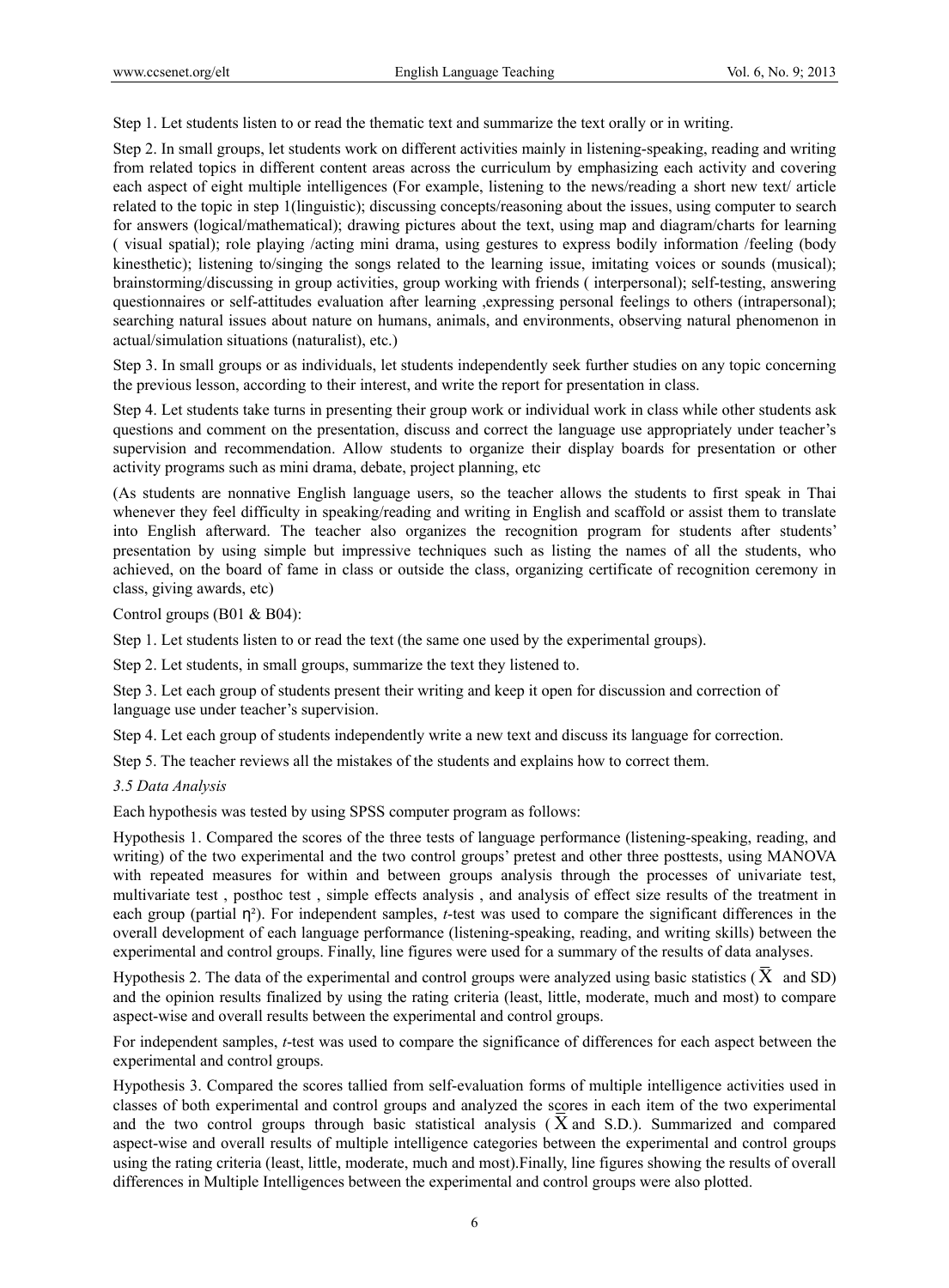## **4. Results of the Study**

Research question 1: Is there a significant difference in language development between the experimental and control groups and what is the percentage of each group's language performance after treatment?

The data presented in Table 1 and Figure 1 show that both the experimental groups registered significantly higher development in English language performance (reading, listening-speaking, and writing) than did the control groups at .01 level.

Table 1. Test of significant differences of the development in reading, writing, and listening-speaking performances between the experimental and control groups using *t*-test for independent samples

| Language Skills    | Groups       | n                   | Scores of<br>Performance |           | t      | p-Value |  |
|--------------------|--------------|---------------------|--------------------------|-----------|--------|---------|--|
|                    |              |                     | $\overline{X}$           | <b>SD</b> |        |         |  |
| Reading            | Experimental | 40                  | 13.50                    | 0.82      | 9.327  | .000    |  |
|                    | Control      | 40                  | 10.33                    | 1.99      |        |         |  |
| Writing            | Experimental | 40                  | 13.35                    | 0.86      | 10.316 | .000    |  |
|                    | Control      | 40<br>11.08<br>1.10 |                          |           |        |         |  |
| Listening-Speaking | Experimental | 40                  | 13.40                    | 0.74      |        |         |  |
|                    | Control      | 40                  | 11.48                    | 0.85      | 10.798 | .000    |  |



Figure 1. Comparison of the development in reading, writing, and listening-speaking performances between the experimental and control groups after the experiment

Data presented in Tables 2, 3, and 4, and in Figure 2, show that after the experiment, the experimental groups improved their reading performance by 91 % (B02) and 92% (B03), listening-speaking performance by 85% (B02) and 90% (B03), and writing performance by 91% (B02) and 95% (B03). The control groups improved their reading performance by 5% (B01) and 50% (B04), listening-speaking performance by 12 % (B01) and 55% (B04), and writing performance by 72% (B01) and 91% (B04).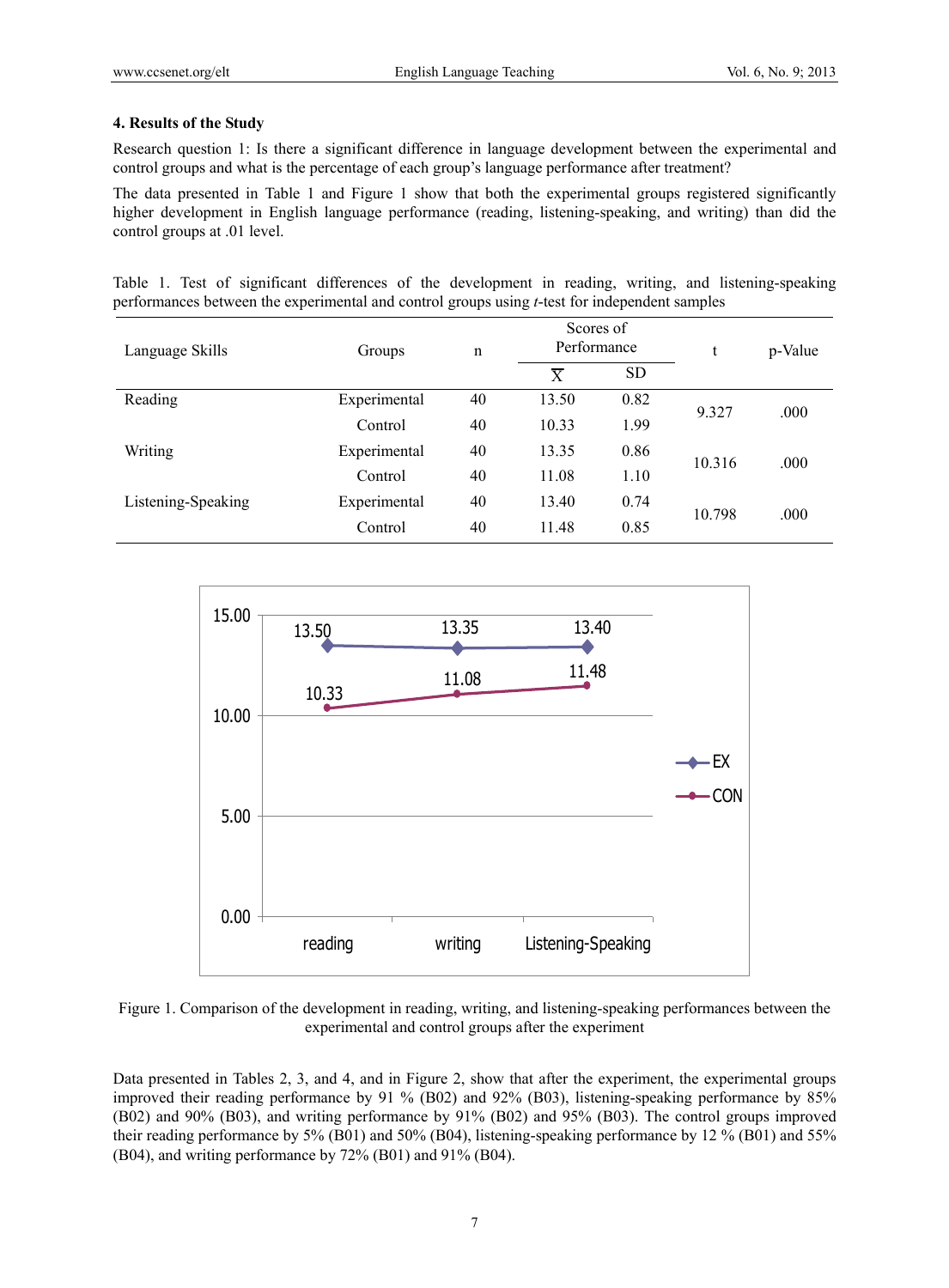| Listening-Speaking<br>significant<br>$= .056$<br>Partial<br>ᆩ<br>$\Lambda = .185$ , F = 14.358, p-value < .001, Partial $\eta' = .430$<br>Not<br>$p$ -value $> 0.5$<br>Pretest<br>10.00<br>(151)<br>(0.73)<br>11.00<br>10.60<br>(1.12)<br>10.55<br>(2.19)<br>$\parallel$<br>1.495<br>オッ<br>T<br>Partial<br>$= .603$<br>p-value<br>CON-B01<br>$100^\circ$ $>$<br>11.55<br>11.40<br>Posttest 1<br>CON-B04<br>CON-B0<br>EX-B03><br>CON-B04<br>EX-B02><br>EX-B02><br>(0.83)<br>(0.88)<br>(0.75)<br>13.40<br>(0.83)<br>EX-B03><br>13.50<br>$\parallel$<br>38.498<br>ユ<br>ᆔ<br>Partial<br>$0/29 =$<br>p-value<br>$EX-BO2$<br>$100^\circ$ $>$<br>Posttest <sub>2</sub><br><b>CON-B01</b><br>(0.97)<br>(0.73)<br>(0.55)<br>14.10<br>(0.83)<br>CON-B04<br>$EX--B03$<br><b>CON-B01</b><br>$EX-BO3$<br>CON-B04<br>$EX-BO2$<br>14.45<br>12.25<br>12.00<br>$\parallel$<br>51.357<br>ユ<br>٧<br>٧<br>٧<br>٧<br>H<br>$= .692$<br>CON-B04<br>$EX-IB03$<br>$EX-IB03$<br>EX-B02<br>CON-B0<br>Partial<br>$p-value < .001$<br>(0.80)<br>(0.60)<br>CON-B04>C<br>CON-B0<br>CON-B0 <sup>z</sup><br>EX-B02<br>(0.79)<br>(0.79)<br>Posttest 3<br><b>DN-B01</b><br>13.10<br>14.60<br>12.30<br>15.00<br>$\parallel$<br>56.941<br>$\mathcal{T}$<br>$\vee$<br>٧<br>٧<br>٧<br>$= .899$<br>p-value<br>$\Lambda = .101$<br>$100^\circ$<br>$F = 219.605$<br>test<br>Partial<br>Multivariate<br>$\tau$ |                      | Variables |  | Within-Subjects Test |                                                | Simple Effects Analysis |                                               |
|---------------------------------------------------------------------------------------------------------------------------------------------------------------------------------------------------------------------------------------------------------------------------------------------------------------------------------------------------------------------------------------------------------------------------------------------------------------------------------------------------------------------------------------------------------------------------------------------------------------------------------------------------------------------------------------------------------------------------------------------------------------------------------------------------------------------------------------------------------------------------------------------------------------------------------------------------------------------------------------------------------------------------------------------------------------------------------------------------------------------------------------------------------------------------------------------------------------------------------------------------------------------------------------------------------------------------------------------------------------------|----------------------|-----------|--|----------------------|------------------------------------------------|-------------------------|-----------------------------------------------|
|                                                                                                                                                                                                                                                                                                                                                                                                                                                                                                                                                                                                                                                                                                                                                                                                                                                                                                                                                                                                                                                                                                                                                                                                                                                                                                                                                                     |                      |           |  |                      | Univariate test                                |                         | Pre - Post1                                   |
|                                                                                                                                                                                                                                                                                                                                                                                                                                                                                                                                                                                                                                                                                                                                                                                                                                                                                                                                                                                                                                                                                                                                                                                                                                                                                                                                                                     | EX-B02               |           |  |                      | $\Lambda = .069, F = 76.302$                   |                         | ᆩ<br>174.050 ***<br>$\mid \mid$               |
|                                                                                                                                                                                                                                                                                                                                                                                                                                                                                                                                                                                                                                                                                                                                                                                                                                                                                                                                                                                                                                                                                                                                                                                                                                                                                                                                                                     |                      |           |  |                      | p-value < .001, partial<br>$\eta^2$ = .931     |                         | $= 849$<br>partial<br>Ļ<br>$= 860$<br>partial |
|                                                                                                                                                                                                                                                                                                                                                                                                                                                                                                                                                                                                                                                                                                                                                                                                                                                                                                                                                                                                                                                                                                                                                                                                                                                                                                                                                                     | EX-B03               |           |  |                      | $\Lambda$ =.031<br>175.699<br>ᆔ                | $\parallel$             | ᆩ<br>192.667***<br>$\lvert \rvert$            |
|                                                                                                                                                                                                                                                                                                                                                                                                                                                                                                                                                                                                                                                                                                                                                                                                                                                                                                                                                                                                                                                                                                                                                                                                                                                                                                                                                                     |                      |           |  |                      | $p-value <$<br>$\eta^2 = 969$<br>.001, partial |                         | $-916 =$<br>partial<br>T,<br>partial          |
|                                                                                                                                                                                                                                                                                                                                                                                                                                                                                                                                                                                                                                                                                                                                                                                                                                                                                                                                                                                                                                                                                                                                                                                                                                                                                                                                                                     | L08-NO2              |           |  |                      | $V = 266$<br>ᆔ<br>$\parallel$                  | 15.630                  | $F = 2.667$                                   |
|                                                                                                                                                                                                                                                                                                                                                                                                                                                                                                                                                                                                                                                                                                                                                                                                                                                                                                                                                                                                                                                                                                                                                                                                                                                                                                                                                                     |                      |           |  |                      | $p$ -value<br>$\eta^2$ =.734<br>Λ              | .001, partial           | partial<br>$=1123$<br>$\mathbf{r}$<br>partial |
|                                                                                                                                                                                                                                                                                                                                                                                                                                                                                                                                                                                                                                                                                                                                                                                                                                                                                                                                                                                                                                                                                                                                                                                                                                                                                                                                                                     | CON-B04              |           |  |                      | $\Lambda$ =.093<br>ᆔ                           | $=$ 54.982              | 23.222***<br>$\ensuremath{\mathsf{II}}$       |
|                                                                                                                                                                                                                                                                                                                                                                                                                                                                                                                                                                                                                                                                                                                                                                                                                                                                                                                                                                                                                                                                                                                                                                                                                                                                                                                                                                     |                      |           |  |                      | p-value<br>$\eta^2 = 907$<br>Λ                 | .001, partial           | partial<br>$-550$<br>T,                       |
|                                                                                                                                                                                                                                                                                                                                                                                                                                                                                                                                                                                                                                                                                                                                                                                                                                                                                                                                                                                                                                                                                                                                                                                                                                                                                                                                                                     | test<br>Multivariate |           |  |                      |                                                |                         |                                               |
|                                                                                                                                                                                                                                                                                                                                                                                                                                                                                                                                                                                                                                                                                                                                                                                                                                                                                                                                                                                                                                                                                                                                                                                                                                                                                                                                                                     |                      |           |  |                      |                                                |                         |                                               |
|                                                                                                                                                                                                                                                                                                                                                                                                                                                                                                                                                                                                                                                                                                                                                                                                                                                                                                                                                                                                                                                                                                                                                                                                                                                                                                                                                                     | Univariate test      |           |  |                      |                                                |                         |                                               |
|                                                                                                                                                                                                                                                                                                                                                                                                                                                                                                                                                                                                                                                                                                                                                                                                                                                                                                                                                                                                                                                                                                                                                                                                                                                                                                                                                                     |                      |           |  |                      |                                                |                         |                                               |
|                                                                                                                                                                                                                                                                                                                                                                                                                                                                                                                                                                                                                                                                                                                                                                                                                                                                                                                                                                                                                                                                                                                                                                                                                                                                                                                                                                     | Posthoc test         |           |  |                      |                                                |                         |                                               |
|                                                                                                                                                                                                                                                                                                                                                                                                                                                                                                                                                                                                                                                                                                                                                                                                                                                                                                                                                                                                                                                                                                                                                                                                                                                                                                                                                                     |                      |           |  |                      |                                                |                         |                                               |
|                                                                                                                                                                                                                                                                                                                                                                                                                                                                                                                                                                                                                                                                                                                                                                                                                                                                                                                                                                                                                                                                                                                                                                                                                                                                                                                                                                     |                      |           |  |                      |                                                |                         |                                               |
|                                                                                                                                                                                                                                                                                                                                                                                                                                                                                                                                                                                                                                                                                                                                                                                                                                                                                                                                                                                                                                                                                                                                                                                                                                                                                                                                                                     |                      |           |  |                      |                                                |                         |                                               |
|                                                                                                                                                                                                                                                                                                                                                                                                                                                                                                                                                                                                                                                                                                                                                                                                                                                                                                                                                                                                                                                                                                                                                                                                                                                                                                                                                                     |                      |           |  |                      |                                                |                         |                                               |

Table 2. Comparison of the development in listening-speaking performance of the experimental and control groups through the analysis of MANOVA of repeated measures

Note: The number in (....) is SD \*\*\* = p-value < .001, \*\* = p-value < .01, \* = p-value < .05.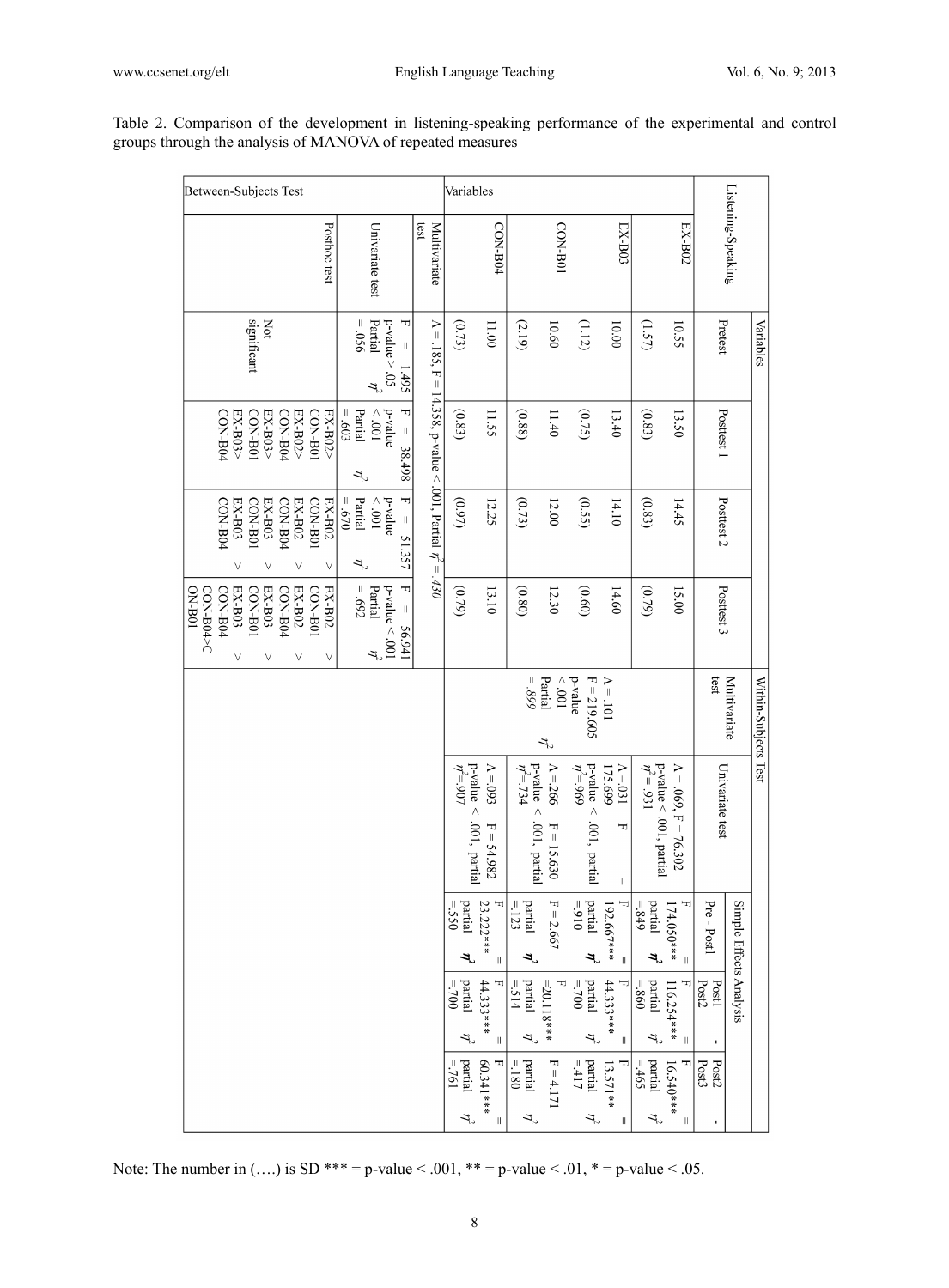| Between-Subjects Test                                                                                                       |                                                                                    |                                                                           | Variables                                                                             |                                                                                                             |                                                                                         |                                                                                               |                                        |                      |
|-----------------------------------------------------------------------------------------------------------------------------|------------------------------------------------------------------------------------|---------------------------------------------------------------------------|---------------------------------------------------------------------------------------|-------------------------------------------------------------------------------------------------------------|-----------------------------------------------------------------------------------------|-----------------------------------------------------------------------------------------------|----------------------------------------|----------------------|
|                                                                                                                             |                                                                                    |                                                                           |                                                                                       |                                                                                                             |                                                                                         |                                                                                               | Reading                                |                      |
| Posthoc test                                                                                                                | test<br>Univariate                                                                 | test<br>Multivariate                                                      | CON-B04                                                                               | <b>CON-B01</b>                                                                                              | $EX-BO3$                                                                                | EX-B02                                                                                        |                                        |                      |
| significant<br>Not                                                                                                          | $b$ -value $> 0$<br>ᆔ<br>Ш<br>Partial<br>$690^\circ$<br>$\mid \mid$<br>069'1<br>ŕ, |                                                                           | 60.6<br>(2.14)                                                                        | 9.95<br>(2.70)                                                                                              | (1.12)<br>10.25                                                                         | (99)<br>10.30                                                                                 | Pretest                                | Variables            |
| CON-B04<br>EX-B02<br>EX-B02<br>$EX-BO3$<br><b>CON-B01</b><br>$EX-BO3$<br>CON-B04<br><b>CON-B01</b><br>V<br>٧<br>ν           | F<br>Partial<br>p-value<br>$= 489$<br>100<br>$= 24.207$<br>$\eta^2$                | $\Lambda = .017$ , $F = 205.892$ , p-value < .001, Partial $\eta' = .893$ | (2.25)<br>10.15                                                                       | $(1.73)$<br>10.50                                                                                           | (0.83)<br>13.50                                                                         | (1.20)<br>13.20                                                                               | Posttest 1                             |                      |
| $EX-BO3$<br>EX-B02<br>EX-B02<br>CON-B04<br><b>CON-B01</b><br>EX-B03<br>CON-B04<br><b>CON-B01</b><br>٧                       | ᄓ<br>Partial<br>= .507<br>$<001$<br>p-value<br>$\parallel$<br>26.045<br>$\tau$     |                                                                           | (06)<br>10.60                                                                         | (2.55)<br>10.75                                                                                             | (1.23)<br>14.60                                                                         | (1,41)<br>14.00                                                                               | Posttest 2                             |                      |
| EX-B02<br>LON-B04<br>$EX-BO3$<br>LOB-NO <sub>1</sub><br>$EX-BO3$<br><b>CON-B01</b><br>EX-B02<br>CON-B04<br>٧<br>٧<br>٧<br>٧ | Partial<br>F<br>$= .488$<br>p-value<br>100<br>$= 24.142$<br>r,                     |                                                                           | (1.45)<br>12.00                                                                       | (2.31)<br>11.45                                                                                             | (1.38)<br>15.30                                                                         | (1.74)<br>14.75                                                                               | Posttest 3                             |                      |
|                                                                                                                             |                                                                                    |                                                                           |                                                                                       | $= .893$<br>Partial<br>$\mathcal{T}$                                                                        | p-value<br>$F = 205.892$<br>$\Lambda = .017$<br>$100^\circ$ $>$                         |                                                                                               | test<br>Multivariate                   | Within-Subjects Test |
|                                                                                                                             |                                                                                    |                                                                           | 22.762<br>$p$ -yalue < .05, partial<br>$V = 199$<br>$\eta' = 801$<br>ᆏ<br>$\parallel$ | $p$ -value < .<br>$\eta^2 = 724$<br>$V = 276$<br>14.832<br>.05, partial<br>F<br>$\label{eq:1} \mid \; \mid$ | p-value < .05, partial<br>$\eta^2$ =.959<br>$\Lambda$ =.041<br>132.263<br>ᆔ             | $\Lambda = .057,$<br>93.330<br>$p$ -value < .05, partial<br>$\eta^2 = .943$<br>ᅱ<br>II        | Univariate test                        |                      |
|                                                                                                                             |                                                                                    |                                                                           | $= .504$<br>partial<br>T<br>19.319 ***<br>$\vec{r}$<br>$\parallel$                    | partial<br>$= .051$<br>$F = 1.018$<br>$\vec{r}$                                                             | $\frac{\text{partial}}{\text{=.922}}$<br>$226.127**$<br>Ļ<br>$\parallel$                | $\bold{partial}$<br>$\mathbf{x}$<br>202.266**<br>$= 914$<br>ᆔ<br>$\mathcal{I}$<br>$\parallel$ | Simple Effects Analysis<br>Pre - Post1 |                      |
|                                                                                                                             |                                                                                    |                                                                           | $\bold{partial}$<br>$F = 5.147*$<br>$= 213$<br>$\eta^2$                               | $partial$<br>=.016<br>$F = 305$<br>$\eta^2$ .                                                               | 38.966 ***<br>partial $\eta^2$<br>=.672<br>ㄱ<br>$\, \parallel$                          | $\bold{partial}$<br>21.714***<br>.533<br>$\mathcal{V}$<br>$\vert\vert$                        | Post1<br>Post2<br>$\blacksquare$       |                      |
|                                                                                                                             |                                                                                    |                                                                           | partial<br>F<br>$=516$<br>20.239***<br>$\eta^2$<br>$\mathbf{I}$                       | $\begin{vmatrix}$ partial $\eta^2 \\ = 123 \end{vmatrix}$<br>$F = 2.652$                                    | 18.255 ***<br>partial $\eta^2$<br>IJ<br>$-490$<br>$\begin{array}{c} \hline \end{array}$ | 37.174***<br>$\bold{partial}$<br>$=662$<br>ᆔ<br>$\eta^2$<br>$\, \parallel$                    | Post2<br>Post3<br>$\blacksquare$       |                      |

Table 3. Comparison of the development in reading performance between the experimental and control groups through the analysis of MANOVA with repeated measures

Note: The number in the  $(...)$  is SD \*\*\* = p-value < .001, \*\* = p-value < .01, \* = p-value < .05.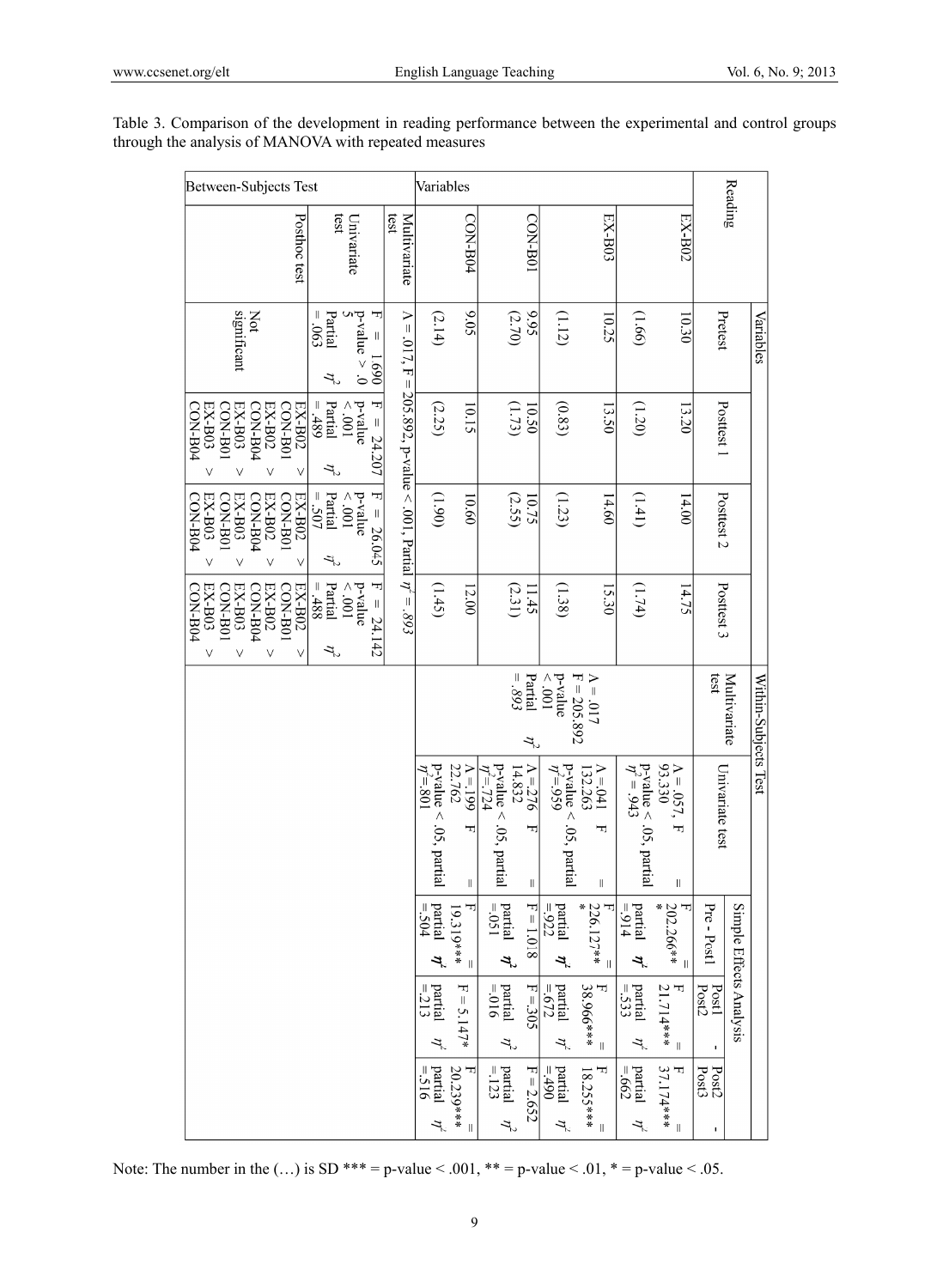| Between-Subjects Test                                                                                                                                 |                                                                                                                             |                                                                      | Variables                                                |                                                 |                                                          |                                    |                                                                                                        |                                                                                          |                     | Writing                              |
|-------------------------------------------------------------------------------------------------------------------------------------------------------|-----------------------------------------------------------------------------------------------------------------------------|----------------------------------------------------------------------|----------------------------------------------------------|-------------------------------------------------|----------------------------------------------------------|------------------------------------|--------------------------------------------------------------------------------------------------------|------------------------------------------------------------------------------------------|---------------------|--------------------------------------|
| Posthoc test                                                                                                                                          | Univariate test                                                                                                             | 1831<br>Multivariate                                                 |                                                          | CON-B04                                         |                                                          | L08-NO <sub>1</sub>                | EX-B03                                                                                                 | EX-B02                                                                                   |                     |                                      |
| significant<br>Not                                                                                                                                    | ᆩ<br>$= .044$<br>Partial<br>$p$ -value $> 0.05$<br>$\label{eq:1} \mid \; \; \mid$<br>1.174<br>$\mathcal{T}$                 |                                                                      | (0.92)                                                   | 10.30                                           | (1.25)                                                   | 6.75                               | 9.75<br>(1.29)                                                                                         | (1.48)<br>10.25                                                                          | Pretest             | Variables                            |
| CON-B04<br>$EX- B03$<br>CON-B0<br>CON-B04<br>EX-B02<br><b>CON-B01</b><br>EX-B02<br>EX-B03<br>٧<br>V<br>$\vee$<br>٧                                    | IJ<br>Partial<br>p-value<br>$019 =$<br>$100^\circ$ $>$<br>$\parallel$<br>39.696<br>ゴ                                        |                                                                      | (0.89)                                                   | 11.45                                           | $(1.17)$                                                 | 10.70                              | (0.88)<br>13.35                                                                                        | (0.94)<br>13.45                                                                          | Posttest 1          |                                      |
| EX-B02<br>EX-B02<br>CON-B04<br>EX-B03<br><b>CON-B01</b><br>EX-B03<br>CON-B04<br>CON-B01<br>$\vee$<br>V<br>V<br>V                                      | T<br>Partial<br>$= .513$<br>p-value<br>$100^\circ$ $>$<br>$\parallel$<br>26.633<br>ユ                                        | $\Lambda = 116$ , F = 20.236, p-value < .001, Partial $\eta' = .512$ | (0.89)                                                   | 12.55                                           | (1.35)                                                   | 11.40                              | (0.92)<br>14.00                                                                                        | (1.10)<br>13.95                                                                          | Posttest 2          |                                      |
| EX-B02<br><b>CON-B01</b><br>$EX-BO2$<br>CON-B04<br>EX-B03<br>CON-B04<br>CON-B04>C<br>$EX- B03$<br><b>CON B01</b><br><b>DN-B01</b><br>٧<br>V<br>V<br>٧ | Partial<br>F<br>$= .562$<br>$100^\circ$ $>$<br>p-value<br>$\label{eq:1} \left\vert \right\vert$<br>32.568<br>$\tilde{\tau}$ |                                                                      | $(00^{\circ}1)$                                          | 13.50                                           | (1.37)                                                   | 11.75                              | (101)<br>14.80                                                                                         | (1.03)<br>14.70                                                                          | Posttest 3          |                                      |
|                                                                                                                                                       |                                                                                                                             |                                                                      |                                                          |                                                 | $196 =$<br>Partial<br>$\tau$                             | $100^\circ$ $>$                    | p-value<br>$F = 611.715$<br>$\Lambda = .039$                                                           |                                                                                          | test                | Multivariate<br>Within-Subjects Test |
|                                                                                                                                                       |                                                                                                                             |                                                                      | $p$ -value $<$<br>$\hat{\eta} = 976$<br>$.001$ , partial | 232.333<br>$\Lambda$ =.024<br>ᆔ<br>$\vert\vert$ | $p-value$<br>$\eta^2 = 912$<br>$\wedge$<br>.001, partial | $\Lambda$ =.088<br>ᆔ<br>$=$ 58.598 | $p$ -value <<br>$\Lambda$ =.030<br>180.681<br>$\eta^2 = .970$<br>.001, partial<br>F<br>$\lvert \rvert$ | p-value < .001, partial<br>$\eta^2 = .971$<br>188.776<br>$A = .029,$<br>F<br>$\mid \mid$ | Univariate test     |                                      |
|                                                                                                                                                       |                                                                                                                             |                                                                      | partial<br>$= 912$<br>$\vec{r}$                          | 197.078***<br>$\parallel$                       | 49.345 ***<br>$=722$<br>$\emph{partial}$<br>$\vec{r}$    | $\lvert \rvert$                    | partial<br>384.750***<br>$=953$<br>$\vec{r}$<br>$\parallel$                                            | F<br>$= 914$<br>partial<br>202.667***<br>$\vec{r}$<br>$\parallel$                        | Pre - Postl         | Simple Effects Analysis              |
|                                                                                                                                                       |                                                                                                                             |                                                                      | partial<br>$=931$<br>$\eta^2$                            | 255.444***<br>ᆔ<br>$\, \parallel$               | $= 700$<br>partial<br>$=44.333***$<br>$\eta^2$           | F                                  | partial<br>24.511***<br>$=563$<br>$\eta^2$<br>$\parallel$                                              | $=357$<br>ᆏ<br>partial<br>10.556**<br>$\eta^2$<br>$\mid \mid$                            | Post2<br>Post1<br>٠ |                                      |
|                                                                                                                                                       |                                                                                                                             |                                                                      | partial<br>$-0.860$<br>$\eta^2$                          | ᆏ<br>116.254***<br>$\, \parallel$               | partial<br>$= 272$<br>$\eta^2$                           | $F = 7.107*$                       | partial<br>$=533$<br>21.714***<br>ᆩ<br>$\eta^2$<br>Ш                                                   | $=750$<br>partial<br>57.000 ***<br>ᆔ<br>$\tau$<br>$\mid \mid$                            | Post3<br>Post2<br>ı |                                      |

Table 4. Comparison of the development in writing performance between the experimental and control groups through the analysis of MANOVA with repeated measures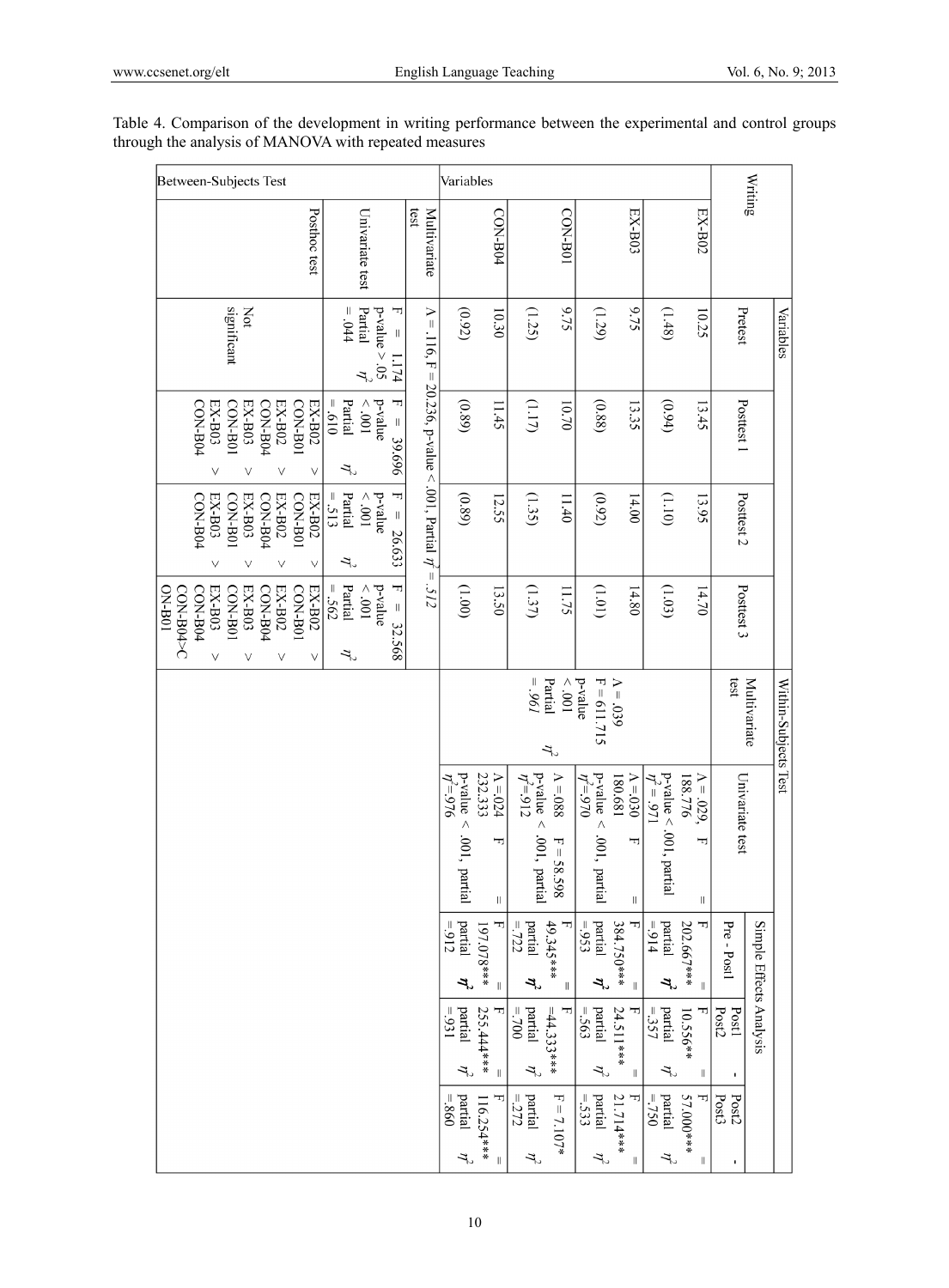

Figure 2. Comparison of the development in listening-speaking, reading, and writing performances between the experimental ( $B02 \& B03$ ) and control groups ( $B01 \& B04$ ) shown by line figures

Research question 2. Are the experimental groups' opinions on instructional learning program significantly more positive than those of the control groups?

Data presented in Tables 5 and 6 show that both the experimental groups registered significantly higher positive opinions at .01 level on the instruction used than did the control groups on the conventional instruction.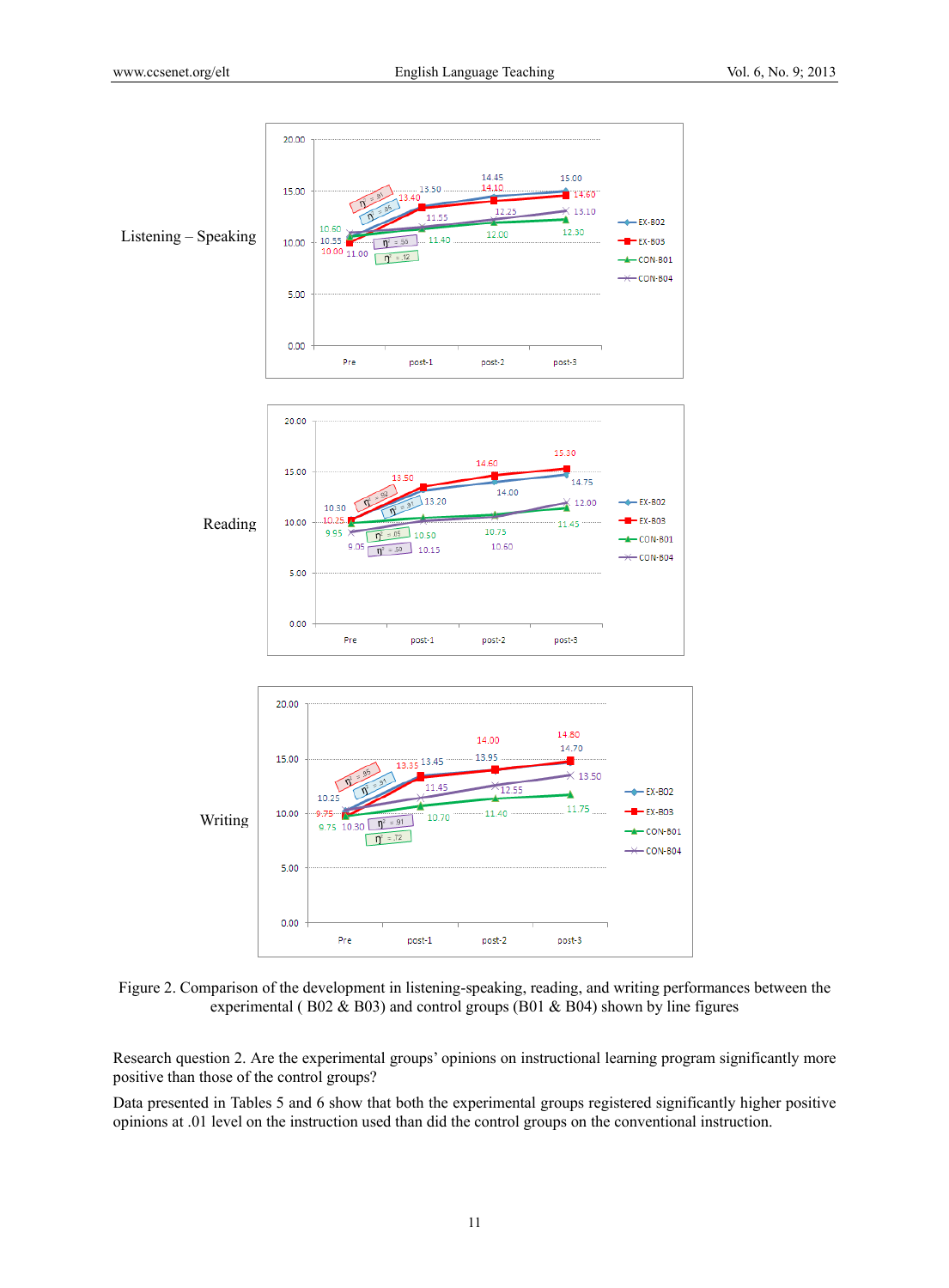Table 5. Test of significant difference in the overall opinion about learning program used in English for learning development course between the experimental (B02 & B03) and control groups (B01 & B04), using *t*-test for independent samples

| Groups       | n  |      | Opinions |        | p-Value |  |
|--------------|----|------|----------|--------|---------|--|
|              |    | ᠊ᡳ   | SD       |        |         |  |
| Experimental | 40 | 4.00 | 0.38     | 16.262 | .000    |  |
| Control      | 40 | 2.96 | 0.14     |        |         |  |

Table 6. Analysis of basic statistical data between the experimental and control groups'opinions on learning program used in English for learning course

| Opinions                                                                                                                                                                                                            |           | Experimental<br>Group |           | Control Group |
|---------------------------------------------------------------------------------------------------------------------------------------------------------------------------------------------------------------------|-----------|-----------------------|-----------|---------------|
|                                                                                                                                                                                                                     | $\bar{X}$ | <b>SD</b>             | $\bar{X}$ | ${\rm SD}$    |
| 1. The learning program in this course is very useful to develop<br>my English for interpretation/communication.                                                                                                    | 4.25      | 0.44                  | 3.70      | 0.46          |
| 2. The learning program in this course enables me to have<br>broader opportunities in learning more variety of issues or<br>content areas.                                                                          | 4.55      | 0.50                  | 2.98      | 0.53          |
| 3. The learning program in this course enables me to develop<br>broader learning in vocabularies/idioms.                                                                                                            | 3.90      | 0.63                  | 3.33      | 0.47          |
| 4. The learning program in this course attracts me to participate<br>in various activities relevant to my interest and aptitudes.                                                                                   | 4.13      | 0.65                  | 2.85      | 0.66          |
| 5. The learning program in this course is very interesting and<br>attractive for an ongoing learning.                                                                                                               | 3.90      | 0.59                  | 3.35      | 0.66          |
| 6. I have lots of opportunities in listening-speaking and<br>expressing my opinions.                                                                                                                                | 3.88      | 0.61                  | 2.85      | 0.58          |
| 7. I always have opportunities in group working activities with<br>other students.                                                                                                                                  | 4.35      | 0.77                  | 3.58      | 0.50          |
| 8. I have opportunities in independently searching and studying<br>more knowledge according to my interest and aptitude.                                                                                            | 3.98      | 0.80                  | 2.98      | 0.58          |
| 9. I feel that I can show improvement in listening to and<br>speaking in English.                                                                                                                                   | 3.88      | 0.76                  | 2.68      | 0.57          |
| 10. I feel that I can better grasp the main ideas in reading/getting<br>better details of reading.                                                                                                                  | 3.88      | 0.72                  | 2.65      | 0.58          |
| 11. I feel that I can write better in English on various topics.                                                                                                                                                    | 3.90      | 0.78                  | 2.38      | 0.49          |
| 12. In this course, there was a well-prepared program of learning<br>materials, audio-visual aids, and equipments to assist students in<br>better learning for understanding and feasibly practicing<br>activities. | 4.03      | 0.70                  | 3.40      | 0.50          |
| 13. In this learning program, the teacher always integrates some<br>moral and ethical issues for students.                                                                                                          | 4.30      | 0.46                  | 2.85      | 0.53          |
| 14. I can always evaluate and assess my learning in this course.                                                                                                                                                    | 4.30      | 0.46                  | 3.03      | 0.62          |
| 15. There are various ways of consistent measurement and<br>evaluation in the learning program that makes me vibrant.                                                                                               | 4.35      | 0.58                  | 2.90      | 0.30          |
| 16. I can apply information/knowledge from this course to other<br>subject areas in my learning curriculum.                                                                                                         | 3.70      | 0.69                  | 2.60      | 0.59          |
| 17. I have learned more by working with others after completing                                                                                                                                                     | 3.75      | 0.63                  | 2.98      | 0.36          |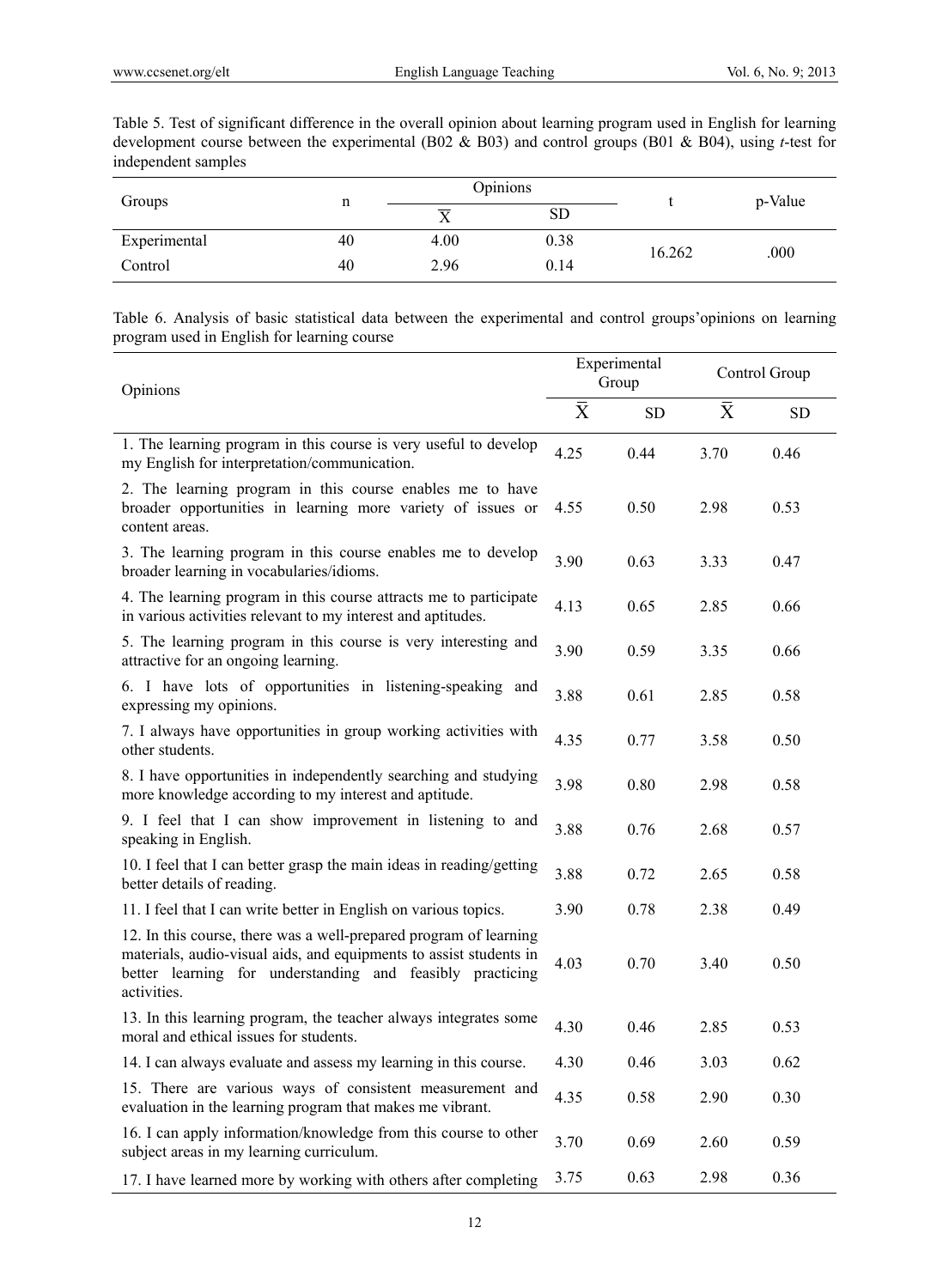l,

| this course.                                                                                                                                         |      |      |      |      |
|------------------------------------------------------------------------------------------------------------------------------------------------------|------|------|------|------|
| 18. I always have opportunities of discussing and consulting<br>with the teacher and other classmates.                                               | 3.75 | 0.63 | 2.55 | 0.50 |
| 19. I have more opportunities of learning and exchanging<br>information with classmates and others.                                                  | 3.90 | 0.63 | 2.40 | 0.50 |
| 20. I actualize that learning English should relate to other<br>rounded information for interpreting and communicating our<br>own ideas with others. | 3.85 | 0.74 | 2.75 | 0.49 |
| 21. I feel I have a better relationship with friends and others.                                                                                     | 3.85 | 0.70 | 3.18 | 0.45 |
| 22. I feel more self-confident in communication/interpretation in<br>English with others.                                                            | 3.50 | 0.68 | 2.58 | 0.50 |
| 23. I enjoy learning with friends and the teacher in this course.                                                                                    | 4.15 | 0.48 | 3.50 | 0.51 |
| Total                                                                                                                                                | 4.00 | 0.38 | 2.96 | 0.14 |
|                                                                                                                                                      |      |      |      |      |

| Table 7. Criteria for data interpretation |  |  |  |  |  |
|-------------------------------------------|--|--|--|--|--|
|-------------------------------------------|--|--|--|--|--|

| Criteria      | Level of Opinions |
|---------------|-------------------|
| $4.50 - 5.00$ | Most              |
| $3.50 - 4.49$ | Much              |
| $2.50 - 3.49$ | Moderate          |
| $1.50 - 2.49$ | Little            |
| $0.00 - 1.49$ | Least             |

Research question 3. Do the experimental group teacher-students really identify their experiences in using multiple –intelligences more than what the control groups do after the experiment?

Data presented in Tables 7 and 8 and Figure 3 show that, after the experiment, both experimental groups

Identified greater percentage of experience in using each and all the aspects of multiple intelligences than did the control groups.

Table 8. Analysis of differences in self-evaluation on experiences in using multiple intelligences between the experimental and control groups

|                                      | Percentage of Multiple<br>Intelligence Use |                   |            |
|--------------------------------------|--------------------------------------------|-------------------|------------|
| Aspect of Multiple Intelligence      | Experimental<br>Groups                     | Control<br>Groups | Difference |
| 1. Linguistic Intelligence           | 100                                        | 79                | 21         |
| 2. Logical-Mathematical Intelligence | 91                                         | 25                | 66         |
| 3. Visual-Spatial Intelligence       | 84                                         | 75                | 9          |
| 4. Bodily Kinesthetic Intelligence   | 94                                         | 25                | 69         |
| 5. Musical Intelligence              | 65                                         | 30                | 35         |
| 6. Interpersonal Intelligence        | 87                                         | 60                | 27         |
| 7. Intrapersonal Intelligence        | 93                                         | 48                | 45         |
| Naturalist Intelligence<br>8.        | 70                                         | 0                 | 70         |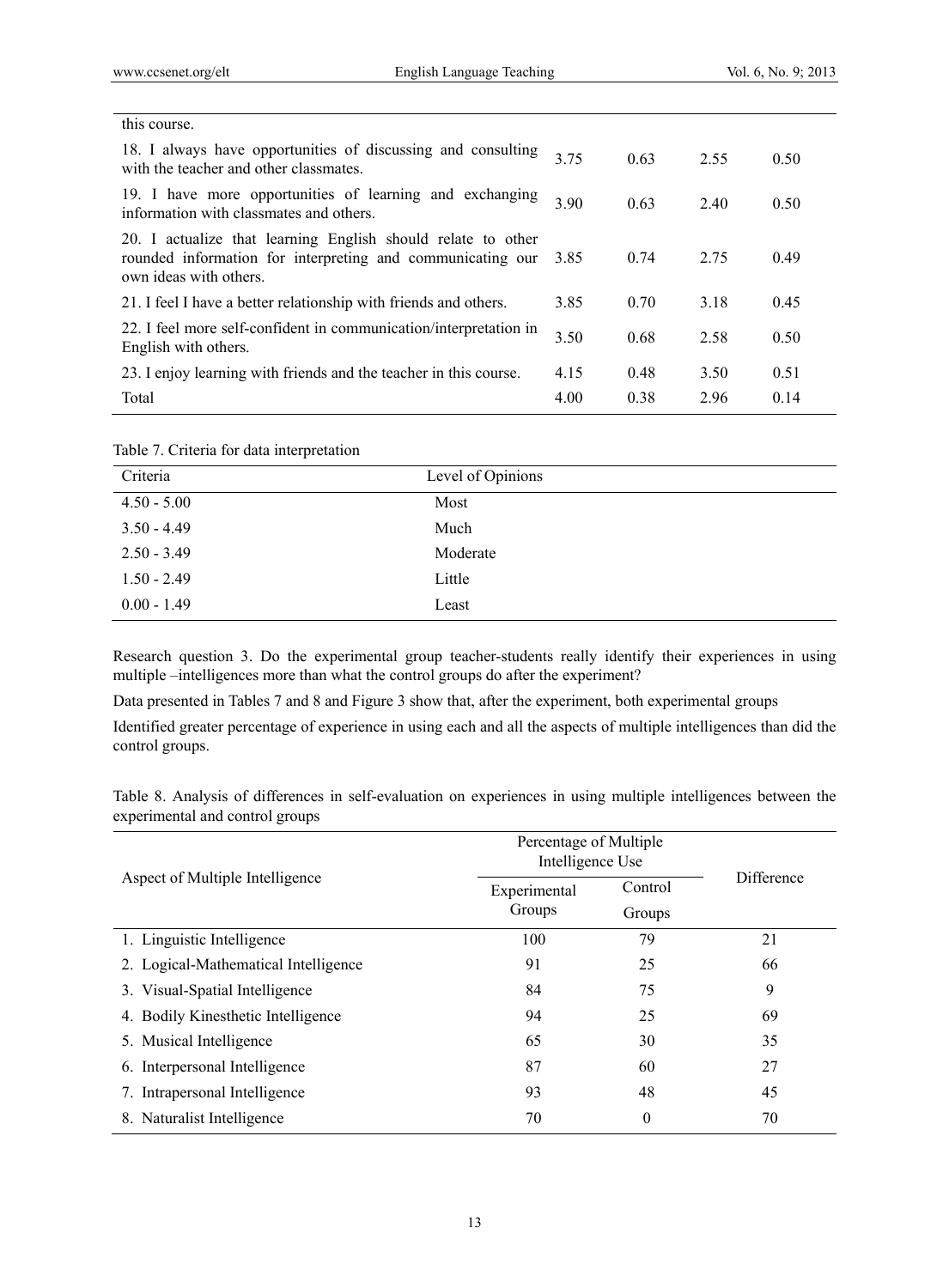Table 9. Analysis of basic statistical data of the experimental and control groups' experiences in using multiple intelligences in English for learning development course  $\overline{a}$ 

|                                                                                                                                   |               | <b>Experimental Group</b> |      |                  | Control Group |           |
|-----------------------------------------------------------------------------------------------------------------------------------|---------------|---------------------------|------|------------------|---------------|-----------|
| Evaluation of Multiple Intelligence Use                                                                                           | $\frac{0}{0}$ | $\bar{X}$                 | SD   | $\frac{0}{0}$    | $\bar{X}$     | <b>SD</b> |
| Linguistic Intelligence                                                                                                           |               |                           |      |                  |               |           |
| 1. Speaking/conversing in English in various activity<br>contexts.                                                                | 100           | 1.00                      | 0.00 | 100              | 1.00          | 0.00      |
| 2. Listening to different topics/issues in English.                                                                               | 100           | 1.00                      | 0.00 | 100              | 1.00          | 0.00      |
| 3. Reading various issues/literary works/articles in English.                                                                     | 100           | 1.00                      | 0.00 | 100              | 1.00          | 0.00      |
| 4. Playing games for skill practice in English in different<br>contexts.                                                          | 100           | 1.00                      | 0.00 | 100              | 1.00          | 0.00      |
| 5. Writing vocabulary items/sentences in English in<br>different occasions and contexts.                                          | 100           | 1.00                      | 0.00 | 100              | 1.00          | 0.00      |
| 6. Writing essays/summary of texts in English.                                                                                    | 100           | 1.00                      | 0.00 | 100              | 1.00          | 0.00      |
| 7. Spelling English vocabularies in different activities.                                                                         | 100           | 1.00                      | 0.00 | 53               | 0.53          | 0.51      |
| Overall Aspect of Linguistic Intelligence                                                                                         | 100           | 1.00                      | 0.00 | 79               | 0.79          | 0.07      |
| <b>Logical and Mathematical Intelligence</b>                                                                                      |               |                           |      |                  |               |           |
| 8. Practicing activities about<br>numbers/calculating/counting/statistical analyzing.                                             | 100           | 1.00                      | 0.00 | $\boldsymbol{0}$ | 0.00          | 0.00      |
| 9. Playing critical thinking games.                                                                                               | 100           | 1.00                      | 0.00 | $\mathbf{0}$     | 0.00          | 0.00      |
| 10. Discussing concepts/reasoning about different issues.                                                                         | 100           | 1.00                      | 0.00 | 100              | 1.00          | 0.00      |
| 11. Using computer to search for answers/responses.                                                                               | 63            | 0.63                      | 0.49 | $\boldsymbol{0}$ | 0.00          | 0.00      |
| Overall Aspects of Logical/Mathematical Intelligence                                                                              | 91            | 0.91                      | 0.12 | 25               | 0.25          | 0.00      |
| Visual-Spatial Intelligence                                                                                                       |               |                           |      |                  |               |           |
| 12. Drawing pictures/doing activities.                                                                                            | 100           | 1.00                      | 0.00 | 1.00             | 1.00          | 0.00      |
| 13. Watching movies/slides/DVD/PowerPoints/looking at<br>pictures.                                                                | 100           | 1.00                      | 0.00 | 1.00             | 1.00          | 0.00      |
| 14. Using the map/diagrams/charts for learning.                                                                                   | 73            | 0.73                      | 0.45 | $\boldsymbol{0}$ | 0.00          | 0.00      |
| 15. Presenting learning using pictures/audio-visual aids.                                                                         | 63            | 0.63                      | 0.49 | 1.00             | 1.00          | 0.00      |
| Overall Aspects of Visual-Spatial Intelligence                                                                                    | 84            | 0.84                      | 0.19 | 75               | 0.75          | 0.00      |
| <b>Bodily Kinesthetic Intelligence</b>                                                                                            |               |                           |      |                  |               |           |
| 16. Doing activities using bodily movement in different<br>ways, such as walking, running, dancing, turning around,<br>etc.       | 100           | 1.00                      | 0.00 | $\boldsymbol{0}$ | 0.00          | 0.00      |
| 17. Using gestures to express bodily information/feeling in<br>different activities, such as raising hands, nodding head,<br>etc. | 100           | 1.00                      | 0.00 | 100              | 1.00          | 0.00      |
| 18. Role playing/acting mini drama, etc.                                                                                          | 100           | 1.00                      | 0.00 | $\boldsymbol{0}$ | 0.00          | 0.00      |
| 19. Doing handicraft activities/carpentry, etc.                                                                                   | 75            | 0.75                      | 0.44 | $\boldsymbol{0}$ | 0.00          | 0.00      |
| Overall Aspect of Bodily Kinesthetic Intelligence                                                                                 | 94            | 0.94                      | 0.11 | 25               | 0.25          | 0.00      |
| <b>Musical Intelligence</b>                                                                                                       |               |                           |      |                  |               |           |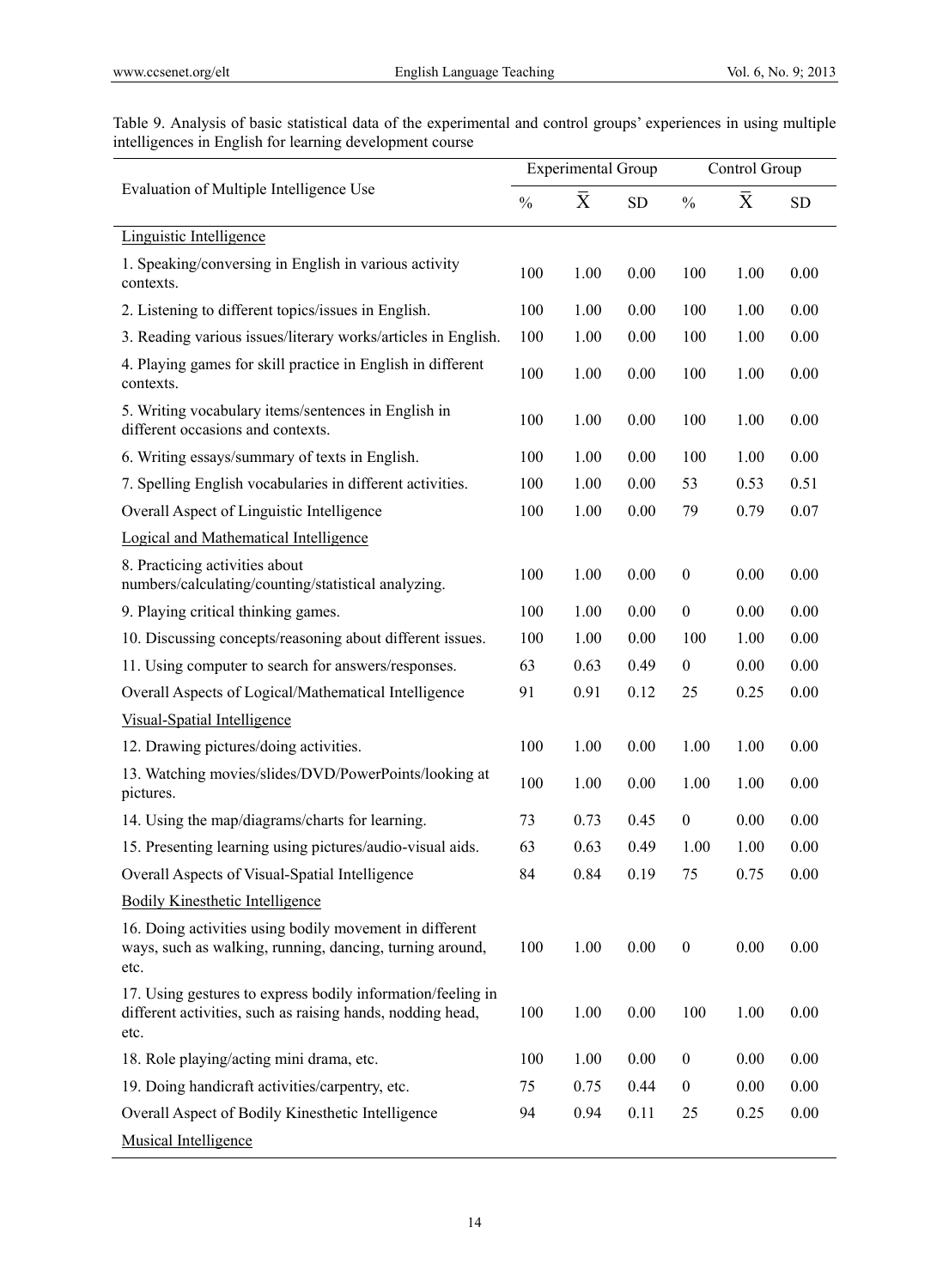| 100              | 1.00 | 0.00 | $\mathbf{1}$     | 1.00 | 0.00     |
|------------------|------|------|------------------|------|----------|
| 100              | 1.00 | 0.00 | 50               | 0.50 | 0.51     |
| $\boldsymbol{0}$ | 0.00 | 0.00 | $\boldsymbol{0}$ | 0.00 | 0.00     |
| 25               | 0.25 | 0.44 | $\boldsymbol{0}$ | 0.00 | 0.00     |
| 100              | 1.00 | 0.00 | $\boldsymbol{0}$ | 0.00 | 0.00     |
| 65               | 0.65 | 0.09 | 30               | 0.30 | 0.10     |
|                  |      |      |                  |      |          |
| 100              | 1.00 | 0.00 | 100              | 1.00 | 0.00     |
| 100              | 1.00 | 0.00 | $\boldsymbol{0}$ | 0.00 | 0.00     |
| 100              | 1.00 | 0.00 | 100              | 1.00 | 0.00     |
| 35               | 0.35 | 0.48 | $\boldsymbol{0}$ | 0.00 | 0.00     |
| 100              | 1.00 | 0.00 | 100              | 1.00 | 0.00     |
| 87               | 0.87 | 0.10 | 60               | 0.60 | 0.00     |
|                  |      |      |                  |      |          |
| 100              | 1.00 | 0.00 | 100              | 1.00 | 0.00     |
| 100              | 1.00 | 0.00 | 100              | 1.00 | 0.00     |
| 100              | 1.00 | 0.00 | $\boldsymbol{0}$ | 0.00 | 0.00     |
| 100              | 1.00 | 0.00 | 100              | 1.00 | 0.00     |
| 100              | 1.00 | 0.00 | 35               | 0.35 | 0.48     |
| 80               | 0.80 | 0.41 | $\boldsymbol{0}$ | 0.00 | $0.00\,$ |
| 70               | 0.70 | 0.46 | $\boldsymbol{0}$ | 0.00 | 0.00     |
| 88               | 0.88 | 0.33 | 50               | 0.00 | 0.51     |
| 100              | 1.00 | 0.00 | 50               | 0.00 | 0.51     |
| 93               | 0.93 | 0.09 | 48               | 0.48 | 0.05     |
|                  |      |      |                  |      |          |
| 55               | 0.55 | 0.50 | $\boldsymbol{0}$ | 0.00 | 0.00     |
| 100              | 1.00 | 0.00 | $\boldsymbol{0}$ | 0.00 | 0.00     |
| 63               | 0.63 | 0.49 | $\boldsymbol{0}$ | 0.00 | 0.00     |
| 60               | 0.60 | 0.50 | $\boldsymbol{0}$ | 0.00 | 0.00     |
| 45               | 0.45 | 0.50 | $\boldsymbol{0}$ | 0.00 | 0.00     |
| 100              | 1.00 | 0.00 | $\boldsymbol{0}$ | 0.00 | 0.00     |
| 70               | 0.70 | 0.18 | $\boldsymbol{0}$ | 0.00 | 0.00     |
|                  |      |      |                  |      |          |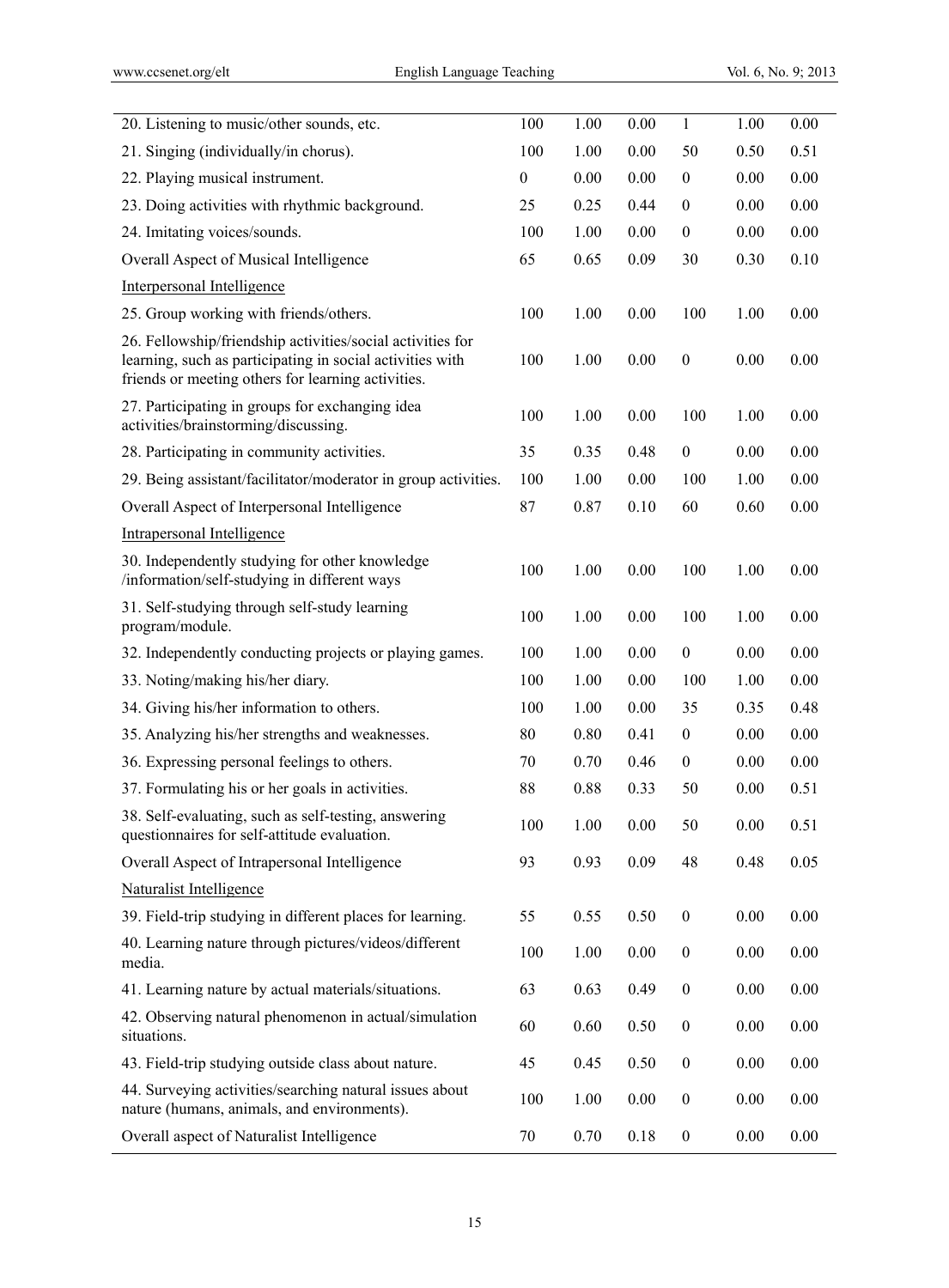| Criteria      | Level of Evaluation |
|---------------|---------------------|
| $0.88 - 1.00$ | Most                |
| $0.66 - 0.87$ | Much                |
| $0.44 - 0.65$ | Moderate            |
| $0.22 - 0.43$ | Little              |
| $0.00 - 0.21$ | Least               |

#### Table 10. Criteria for Data Interpretation

\*Note: None of the teacher-students in the experimental and control groups added any other activity in the open-ended forms given for each aspect.



Figure 3. Comparison of each aspect of multiple intelligence used between the experimental and control groups shown by a line figure

- $A1 =$ Linguistic Intelligence
- A2 = Logical/Mathematical Intelligence
- A3 = Visual/Spatial Intelligence
- A4 = Bodily Kinesthetic Intelligence
- $A5$  = Musical Intelligence
- A6= Interpersonal Intelligence
- A7 = Intrapersonal Intelligence
- A8 =Naturalist Intelligence

# **5. Discussion of Findings**

The results of this study can possibly be explained as follows:

1) By using the program of cross- curriculum thematic instruction based on multiple intelligence theory, the teacher-students of the experimental groups could experience greater precision in language performance than those of the control groups; their own thinking ability and potential intelligence enable them to continuously link the meaning of successive texts they read through. This helped them much better in developing their language performance at different points of learning after the experiment. In terms of interpretation and translation of different types of texts from mother tongue to foreign language and vice versa, the development in their language performance was significantly better in both spoken and written forms.

2) The teacher students in the experimental groups had more experience than those in the control groups in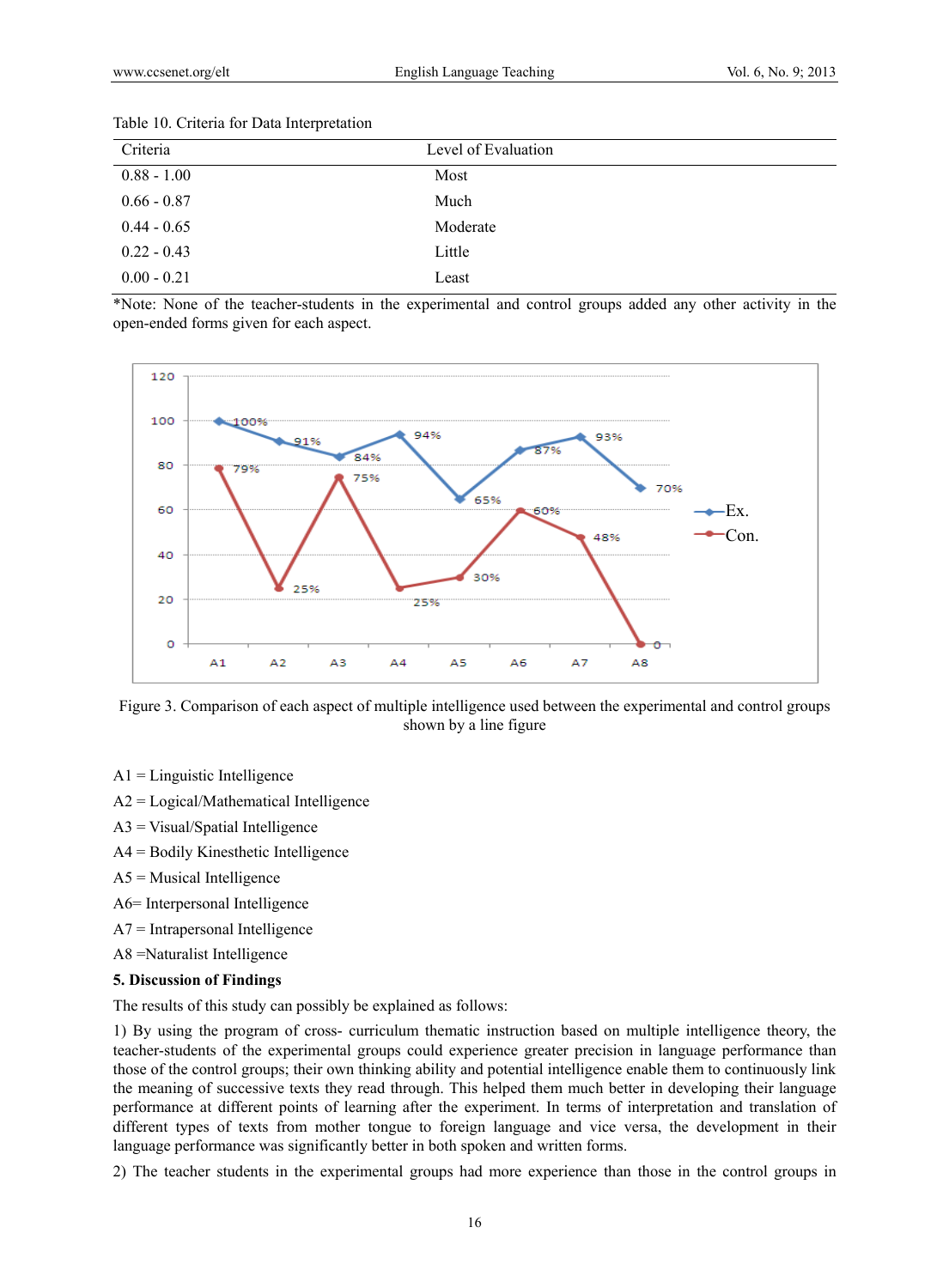practicing their language skills in more diverse social contexts and thus had to encounter more diverse text types or genres, schematic structures as well as linguistic features in both spoken and written language through different aspects of multiple intelligence activities in more motivating learning settings.

3) Even though the teacher-students in the control groups had independently studied and experienced both spoken and written language through active learning program of student-centered approach , their experience in broader linkage of knowledge network was less than that of the teacher-students of the experimental groups who enjoyed sharing their intelligence-based learning activity programs both within and outside the class among friends with different resources, such as display boards, different topic presentations, discussions , debates, etc

4) Teacher-students in the experimental groups could better evaluate their strengths and weaknesses in their chosen activities by covering all aspects of intelligences than those in the control groups who emphasized only on completing the skills of language use on one topic at a time. The motivation to learn through their potential intelligences across the curriculum, as well as the teachers-students' achievement recognition program of the learning process, could enable the experimental groups to develop their language skills more progressively than those in the control groups with the same amount of learning time of the experiment.

#### **6. Conclusions and Recommendations**

In comparison to the pretest stages which were not significantly different between the experimental and control groups, the results of this study show that undergraduate –students taught through the program of cross-curricular thematic instruction based on multiple intelligence theory can improve their English performance in listening-speaking, reading and writing significantly much better than those in the control group taught through conventional instruction. The teacher-students of the experimental group expressed significantly higher positive opinion than those of the control group on the learning programs they received. Besides, the teacher-students of the experimental group, taught through the two instructional programs, based on multiple intelligences, could gain more experience across curriculum with different selected thematic texts and successfully improve their motivation to learn and English performance, which are relevant to the stated hypothesis.

In view of the positive results of the teacher-students of the experimental groups taught through the instructional program of cross-curricular thematic instructional based on multiple intelligence theory, the curriculum for prospective teachers of the School of Education, especially the syllabus of English courses, should be continuously integrated, every year, with other subject areas so as to enable them develop and master their language performance in more diverse situations and thus, in turn, effectively benefit their prospective students after graduation. Integration with other techniques of English teaching methodology and learning styles and techniques can be done while planning the curriculum. Mapping techniques can be useful for planning the relevant content areas and implementing those in effective program of learning based on activities covering multiple intelligences. Most importantly, regular counseling and assistance of the teachers to scaffold the teacher- students in using language appropriately and in preparation of proper thematic materials and other learning resources will be very helpful in making better programs for teaching of English teachers in a foreign language.

#### **Acknowledgements**

The author gratefully acknowledges Professor Nonglak Wiratchai and Associate Professor Chusri Wongchurattana for statistical advice and Miss Acharaphan Kansuya for her assistance in data analysis through computer program process.

## **References**

- BaŞ, G., & Beyhan, Ò. (2010). Effects of Multiple Intelligences Supported Project based on Students' Achievement Levels and Attitudes towards English Lesson. *International Electronic Journal of Elementary Education, 2*(3), 365-384.
- Campbell, L., Campbell, B., & Dickinson, D. (2004). *Teaching and Learning through Multiple Intelligences* (3rd Ed.). New York: Pearson Education, Inc.
- Chen, S. F. (2005). *Cooperative Learning, Multiple Intelligence and Proficiency*: *Application in College English Language Teaching and Learning*. (Doctoral dissertation). Australia Catholic University, Australia.
- Christie, F. (1994). The place of genres in teaching social literacy. In Alison B. Littlefair (Ed.), *Literacy for life.* United Kingdom Reading Association.
- Christie, F. (2005). *Language Education in the Primary Years*. Sydney: University of NSW Press.